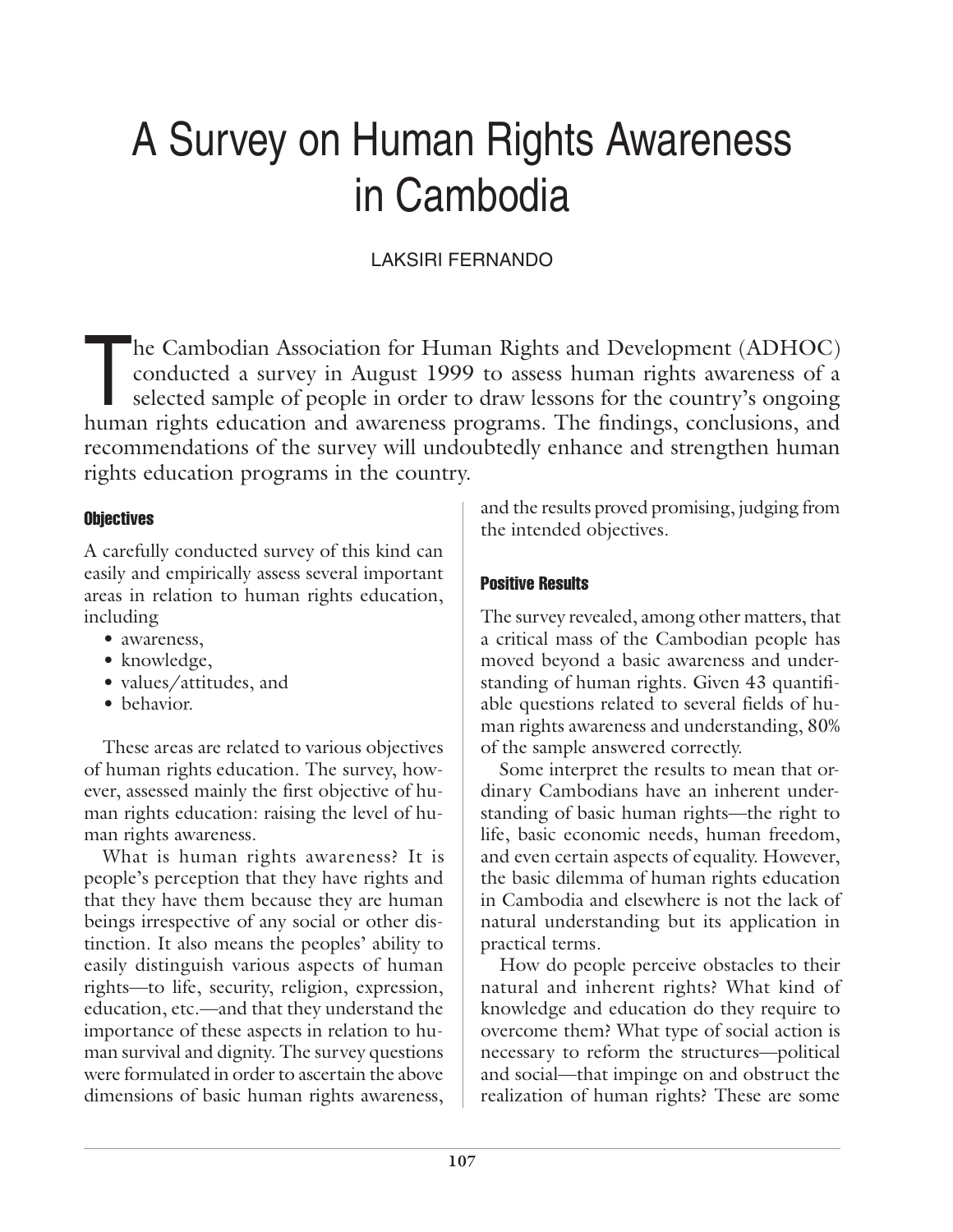problems that need to be addressed by human rights education programs.

The survey was the first of its kind in Cambodia. Its purpose was mainly to ascertain whether or not people were equipped with "a basic threshold of human rights understanding." While it appears that this awareness already exists, the answers also reveal that people are becoming able to express their awareness in universally accepted human rights terms, thanks to the human rights education programs conducted by national and international organizations.

The results speak positively of the programs conducted by NGOs, including ADHOC, since the UN intervention in 1993 and even before. The programs have undoubtedly sharpened the country's human rights awareness and understanding.

The survey also reveals the lacunae in human rights understanding and the problems that need to be addressed by education programs. While the average rate of understanding was as high as 80% for all categories, it was low at the grass-roots level, standing at 71%, with a deviation of 9%—a fact that human rights educators should note. As our analysis also reveals, awareness of women's and children's rights, nondiscrimination, multiculturalism, and economic and social rights is particularly low.

## Sample

During this study, 46 trained interviewers supervised by five group leaders, one for each region, surveyed a random sample of 1,418 persons. The interviewers, mainly selected from among sociology undergraduates of Phnom Penh University, were trained in July 1999, and reached 98 communes and several other urban towns and educational institutions in August 1999.

The sample was selected using the Software Program for Social Sciences (SPSS). In the sample, the country was divided into five regions. Districts were selected from different regions depending on the population size. From these districts, a number of communes and then villages were randomly identified. From selected villages, the final sample was selected, composed of two policemen, two soldiers, two local authorities, one monk, and four grassroots people. In urban towns and the central provinces, professors, teachers, and students were also selected.

Of the final sample, 77% were male, 23% female. Most were from poor (67%) and lower middle-class (29%) groups. (See Table 1 for the occupational breakdown of the sample.)

| <b>TABLE 1. Composition of the Sample</b> |           |                 |  |
|-------------------------------------------|-----------|-----------------|--|
| Category                                  | Frequency | Percentage      |  |
| Grass-roots people                        | 372       | 26.2            |  |
| Local authorities                         | 194       | 13.7            |  |
| Local police                              | 186       | 13 <sub>1</sub> |  |
| Soldiers                                  | 186       | 13.1            |  |
| Monks                                     | 103       | 7.3             |  |
| Teachers/Professionals                    | 189       | 13.3            |  |
| <b>Students</b>                           | 188       | 13.3            |  |
| TOTAI                                     | 1.418     | 100.0           |  |

## Background to the Study

For several decades, Cambodia was notorious for gross human rights violations. Only since the 1993 UN intervention that ended the civil war and instituted democratic structures has the situation improved.

A former French colony, along with Vietnam and Laos, Cambodia became independent in 1953 after an arduous nationalist struggle. Since then, nationalism has been the major political ideological strand in the country. Unlike some other colonial countries, Cambodia was not left with stable democratic structures at the time of independence. French rule was indirect, retaining the monarchy and without developing democratic institutions. As a very poor peasant economy, Cambodia inherited fierce social conflicts. As a result, commu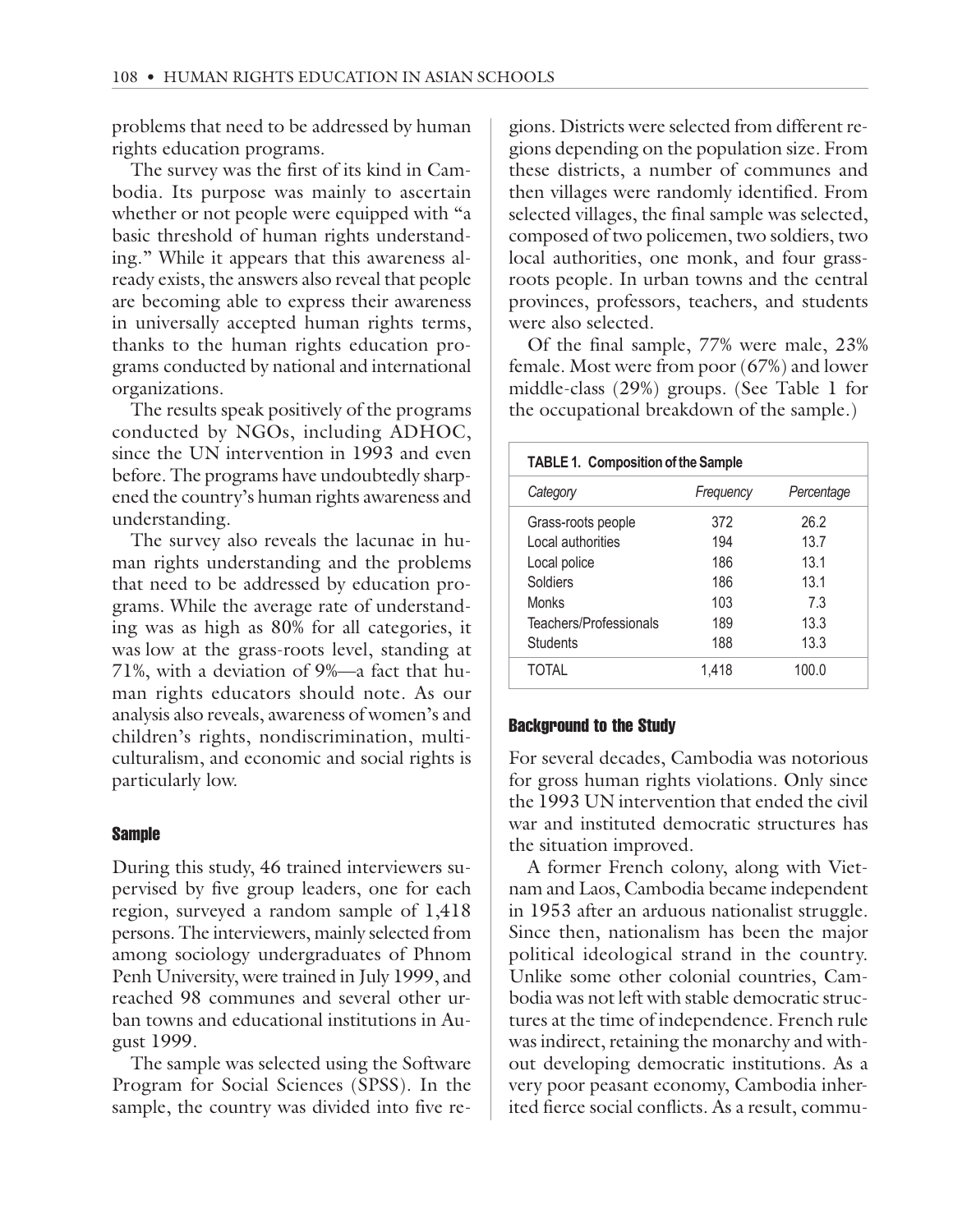nism, along with nationalism, was an attractive ideology to the poor.

## Need for Liberalism

What has been lacking in Cambodia until recently is the liberal influence. Modern liberalism, with its emphasis on social and economic issues, is important to sustain a value system that includes the sanctity of human rights. Whatever liberal values existed by independence were soon overwhelmed by other ideologies. Only now are there concerted efforts to resurrect liberal values and to sustain them with Buddhist and other cultural traditions.

Cambodia was also a victim of the Indochinese war, which began in 1960, and suffered enormous loss of life, economic destruction, and displacement of its population. Internal conflict, civil war, and human misery followed. The saddest period of Cambodia's history was undoubtedly the Khmer Rouge regime under Pol Pot, from 1975 to 1979, which was obsessed with creating "puritan communism," and to that end sacrificed all norms of civilization and human rights.

Around 2 million people died during that period due to direct killing and starvation. It is a wrong impression that all went without any resistance from the people. Of course there was helplessness and desperation and no international help, but people dissented and resisted the regime as far as was humanly possible. Most of the inmates at the Toul Sleng prison (now a museum) were such people.

## Initial Changes

The situation changed slightly after the Vietnamese invasion and the installation of a new regime in 1979-1980. However, the people were discontented, as the regime appeared to be a "colonial" one. National independence is as sacred to Cambodians as life itself. The Khmer Rouge as well as other opposition groups thus retained a considerable mass support base. The result was continuous civil war.

During this period, the brutality eased but violations continued. The regime did not hold elections and was therefore not accountable to the people. Government accountability is a major condition for the maintenance of human rights. The governmental structures supported the "dictatorship of the ruling party." Civil and political rights were grossly disregarded and violated. A steady stream of refugees left the country. However, the regime did stabilize socioeconomic conditions.

The first turning point was after Vietnam decided to withdraw its troops as a response to the changing international relations between the East and the West. The regime had to end the civil war if it was to be stable. Most crucial, however, was the international intervention both before and after the Paris Peace Accord in 1991. Cambodia was opened up not only to the UN but also to various international nongovernmental organizations (NGOs).

## Changes After the UN Intervention

The next turning point was the 1993 UN-supervised democratic elections. The civil war continued due to Khmer Rouge resistance. However, the establishment of an elected government and the adoption of a new constitution were the main contributions of the peace process. The UN intervention in itself was educational. Cambodia became signatory to almost all important international conventions on human rights.

The UN intervention was particularly successful in resettling thousands of Cambodian returning refugees, most of whom had been exposed to the outside world and human rights norms. They contributed greatly to building a new democratic society.

The survey was conducted at a time when the country's sociopolitical development was becoming increasingly favorable to human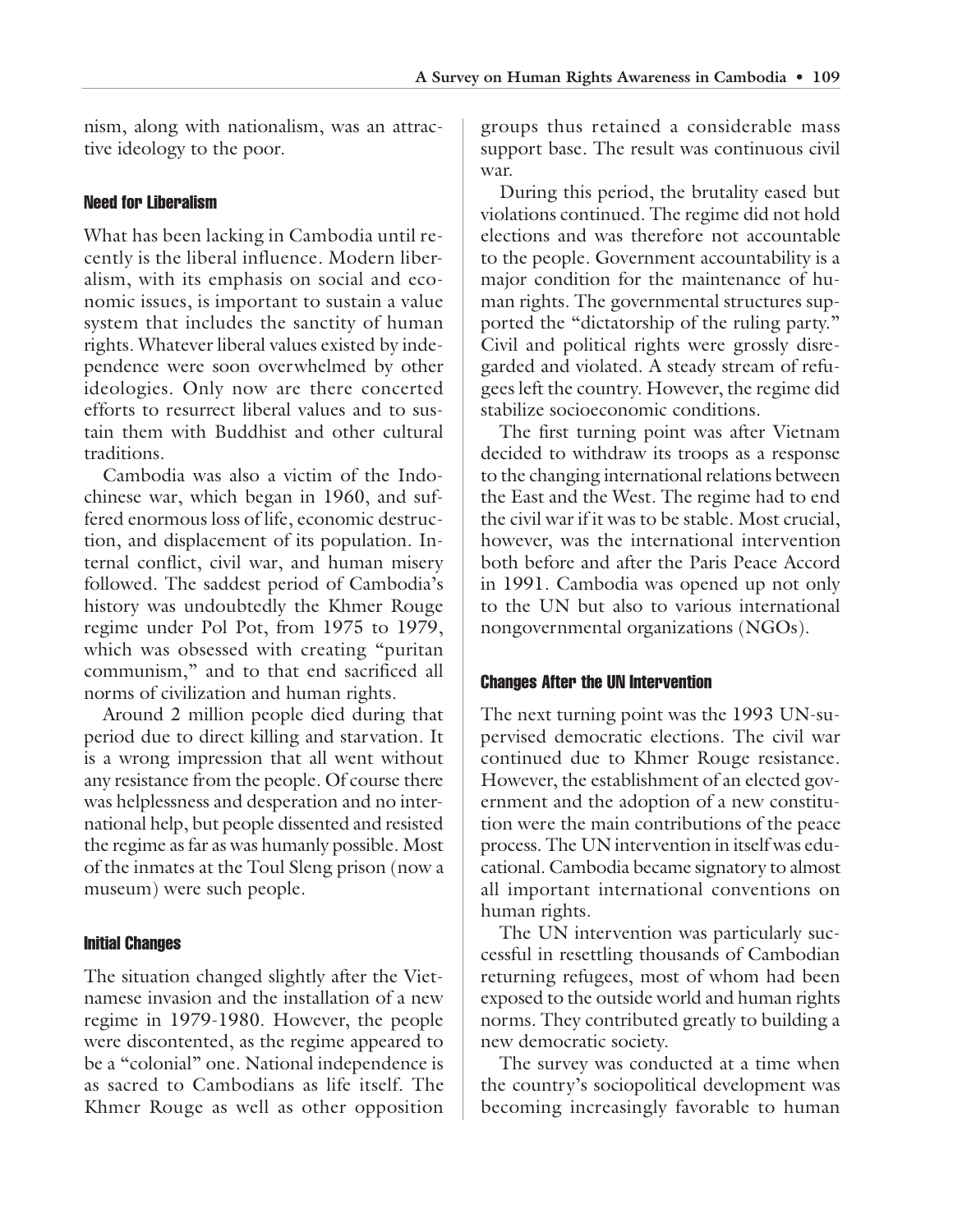rights activities and development. The most important juncture was the installation of a constitutional system with fundamental rights after the 1993 elections. A major part of this system is the free, multiparty system. The country has adopted the free market and open economy, which have benefited not only the country's development but also its interaction with the rest of the world. Unlike in the past, there is an emerging differentiation between the State and civil society. The spread of voluntary organizations, the mass media, and social-welfare activism are all indications of this emergence of civil society.

## Civil Society and Human Rights

The most important element in a vibrant civil society undoubtedly is the people's understanding of their natural and inherent rights. While it is inherent in many ways, it is through human rights education and activities that people will be able to better articulate and pursue their rights. This has been an important concern of ADHOC and the other organizations that initiated and supported the survey. The survey, therefore, tried to gauge and analyze not only the way people perceive their rights but also the obstacles and difficulties that they encounter in realizing and protecting them.

The survey results are analyzed under different themes:

- awareness of human rights principles;
- rights necessary for democratic governance;
- rights of women and children; and
- awareness of human rights protection.

## Awareness of Human Rights Principles

The survey asked 13 questions to ascertain general awareness of basic human rights principles. The questions touched on topics ranging from the right to life and the right to security to the freedom of religion and discrimination. The following comments are given on the basis of the tabulated data. However, the comments are not merely given as part of the report on survey results but as bases of future human rights education programs.

## Right to life

This issue was important given the number of lives lost during the political turmoil. Sometimes ordinary people lost their sense of the sanctity of life as killing became almost "normal." There are still incidents of violence and killing. However, the respondents' answers were encouraging.

92% reaffirmed that life is of paramount importance. They not only maintained that "the law must protect everyone's life" but also that "mutual killings," whether due to "political struggles or private conflicts,… must be effectively prohibited."

However, there was a challenge to the human rights educators. Among the grass-roots respondents, 15% either maintained that "life on this earth is impermanent" and "therefore, there is nothing much one can do about killing" or justified killing as "justice," not only for killing but also for theft. Among the soldiers, 10% still justified killing as a way of crime control. Almost 100% of the most educated considered life to be an absolute right.

The survey clearly shows that the right to life should be central to human rights education.

## Right to security

A major requirement of the right to life is personal security. The survey attempted to assess how much people are aware of the question of security. There is widespread insecurity in society when the rule of law does not prevail and crime is not properly controlled or punished. One legacy of the weak rule of law in Cambodia is exactly that: the widespread lack of personal security.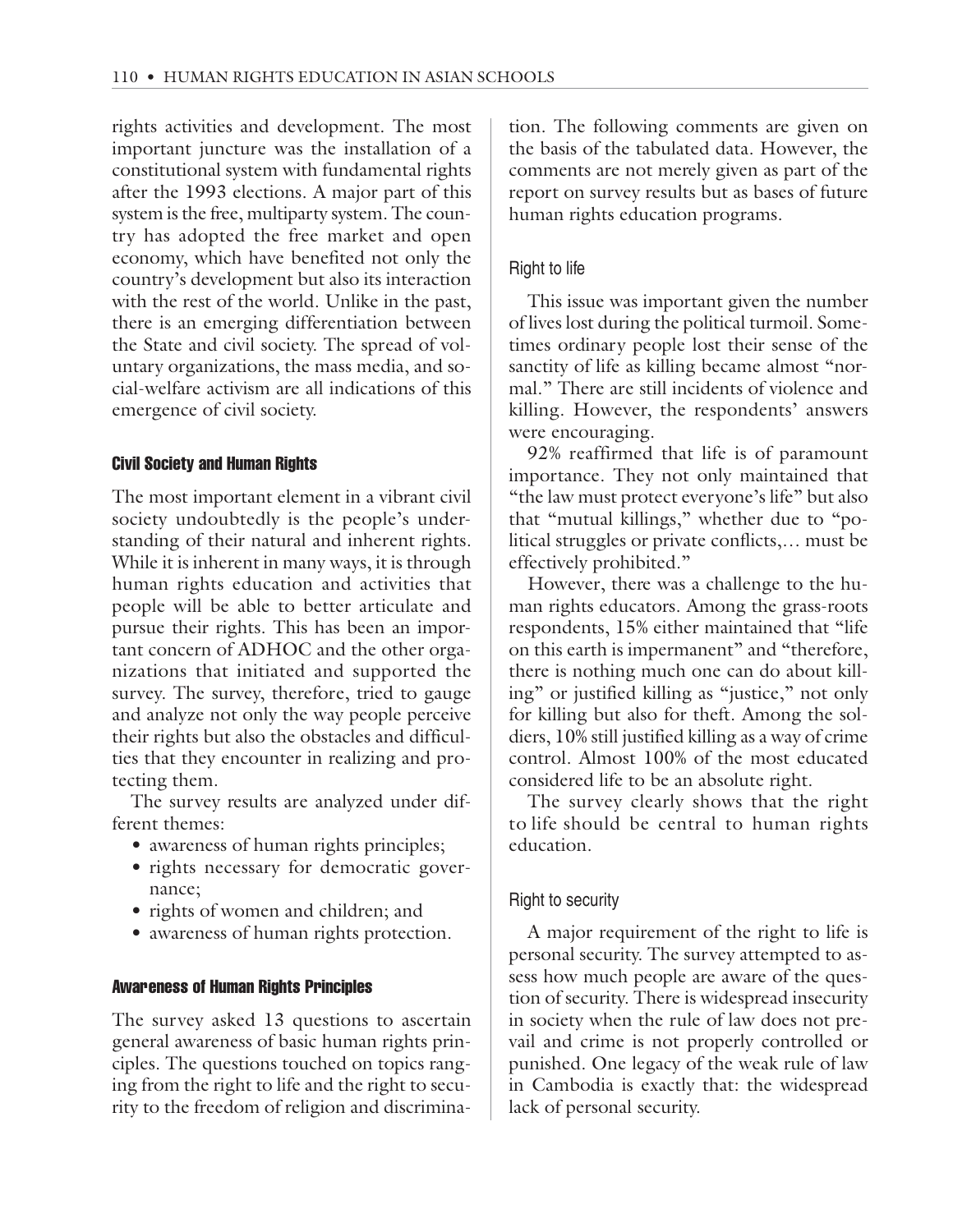The purpose of the survey was to judge whether or not people consider the enforcement of personal security as an obligation of the State.

The results reveal that 80% of the respondents believe that the "State must enforce the law to prohibit and stop looting, robbery, and abduction for ransom." However, 20% thought "looting, robbery, and abduction for ransom exist in every society and therefore the State cannot be blamed for these incidents."

Significantly, a high percentage of negative replies came from soldiers (25%) and local authorities (22%). The monks and the educated insisted that the State should be responsible for maintaining law and order and curtailing crime, which impinges on personal security. The responses of the police (80%) could be considered favorable to ensuring personal security. However, whether they have the complete determination or the institutional capacity to do so was beyond the scope of the survey to judge. It is clear that the perception of personal security needs to be enhanced as a part of human rights education. Personal security is a concern not only of the middle class, but also of the poor. It is important to note that awareness dropped from 92% to 80% when the survey moved from the question on the right to life to the question on the right to security.

## Right to food

 For some reason, the respondents did not widely or properly understand the right to food, which is problematic given Cambodia's poverty. Only 75% thought that every human being has a right to have "sufficient food to eat and clean water to drink." The rest thought it is up to the people to "grow or obtain their own food." Strangely, this misconception was high among the grass-roots respondents (32%). It was the educated (85%) and the monks (78%) who upheld the right to food.

#### Economic rights

The purpose of the relevant question, although not formulated correctly, was to ascertain whether or not the respondents knew the purpose of economic rights: 85% understood it to mean "all citizens have the right to *make their own* living based on their qualifications, skills, and experience." However, 15% thought it meant "*making money* by all means for expenses or otherwise."

There is a major difference between the right to "make money" and the right to "make a living." In future human rights education programs, this difference needs to be further pursued and emphasized. While the educated gave a higher percentage of correct responses (93%), there was considerable confusion among the grass-roots respondents (26%). Several aspects of economic rights are particularly relevant at the grass-roots level. These need to be incorporated into future educational programs.

#### Right to education

Given three propositions concerning the right to education, only 84% of the respondents agreed that "every child and adult should be able to obtain basic education (primary) free of charge."

The highest correct response came from teachers/professors (96%). The responses from students (88%), the police (88%), soldiers (86%), and monks (85%) were fairly close compared to grass-roots respondents (76%). Future human rights educators should focus on the right to education as a key area.

## Right to health

91% of the respondents upheld the right to health care, opining that "every citizen should have adequate health care." Only 9% thought that even the poor should pay for health and medical services.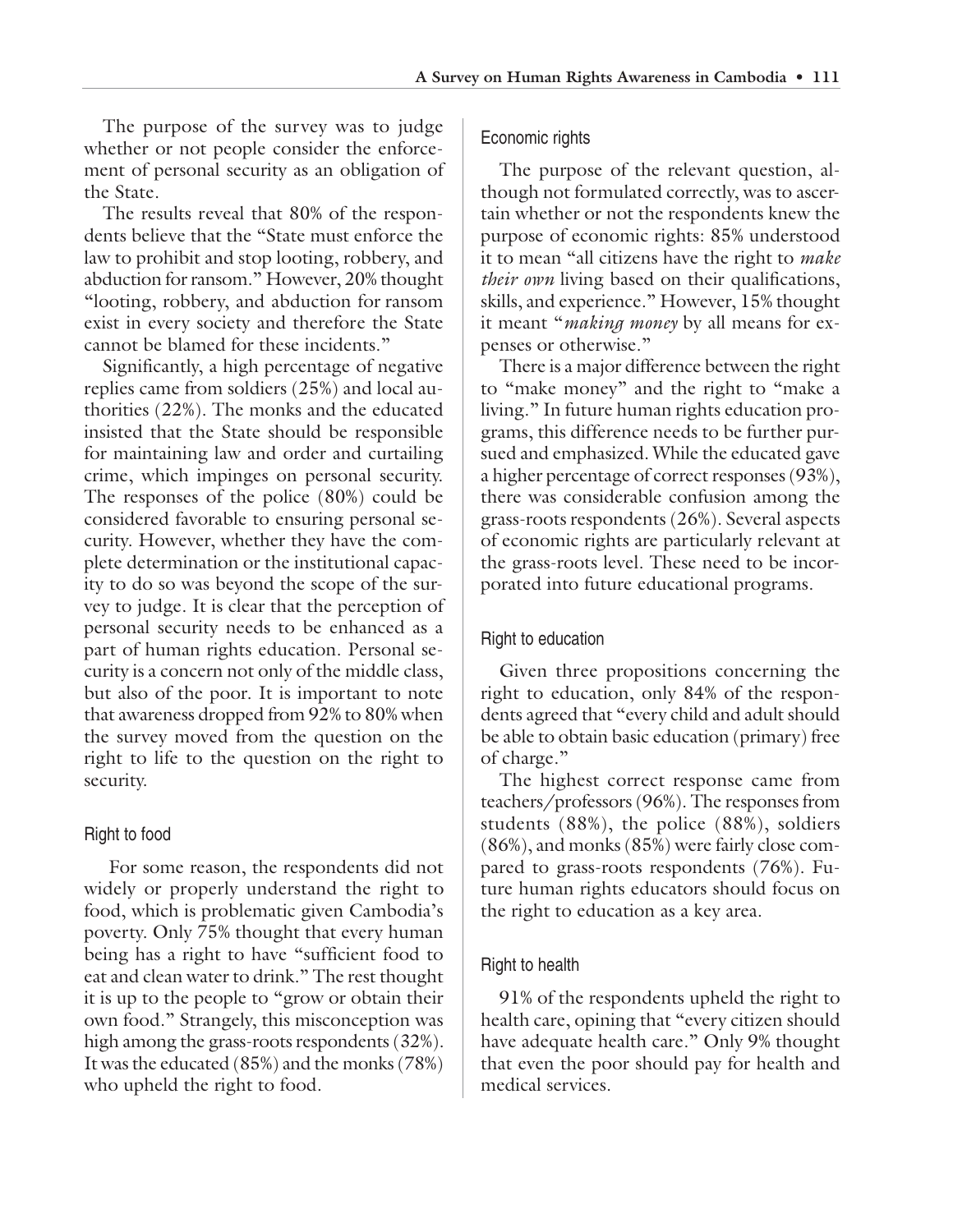Again, the educated (95%) and monks (96%) upheld this right, but the grass-roots respondents were ambiguous (15%) as were the local authorities (11%). It is possible that the poor were not sure whether they had this right or not and that the local authorities were not sure whether they had to deliver this right or not.

#### Freedom of religion

Nearly a third of the respondents (32%) did not favor religious freedom in its fullest sense. The questions asked were, "Do all citizens have the right to choose their own religion?" and "Is anyone free to propagate religion and convert others to his or her religion without using force?" Perhaps the questions were ambiguous.

In Cambodia, and many other countries for that matter, people do not choose their religion but inherit it from their parents. It is possible, therefore, that the proposition put forward by the survey was not readily agreeable to some. It is also possible that those who agreed with the first proposition did not agree with the second.

Religious freedom is not a major issue in Cambodia although resentment is growing over the missionary activities of the Christians and the influence of the Muslims. However, 68% of all respondents agreed that religious freedom should be protected. The grass-roots respondents had the highest rate of disagreement (50%); the educated, the lowest (18%). 60% of the Buddhist monks agreed. Some who disagreed believed that "all citizens in Cambodia must be Buddhist." Others thought, "Anyone is free to select his or her religion. But only Buddhists can propagate religion to others."

#### Voluntary marriage

Except during Khmer Rouge rule, the right to marry and found a family had been customary rights. However, the freedom to choose a

partner was not readily accepted. Parents or guardians intervened in marriage decisions, especially of the bride. There have been other social taboos. Cross-religious or cross-ethnic marriages are not readily accepted. The survey aimed to ascertain how far people agree with the concept of modern voluntary marriage and to what extent they are still confined to tradition.

 80% of the total sample agreed, "men and women of the age of majority have the right to marry whom they love, and no one should interfere in this right." However, 20% maintained the traditional concept that "they should marry only partners arranged by their parents." 32% of grass-roots respondents and 27% of monks held the traditional view. 87% of students and 89% of teachers and professors maintained the modern view. The results indicate an ongoing modernizing process in humanrights-related social issues such as marriage.

#### Minority rights

The rights of minorities are a central issue in human rights education because of the discrimination against the Vietnamese and the Cham Muslims. There is also recent resentment against the Chinese. The question was, "Should the Vietnamese, the Chinese, and the Christians, who have been living in Cambodia for so many centuries, have equal rights and protection?"

Of the total sample, 65% agreed with nondiscrimination; 35% were reluctant or disagreed. The responses were similar to those regarding religious freedom. Of the grass-roots respondents and monks, 52% were against equality. 82% of teachers and professors agreed with nondiscrimination; 78% of students favored nondiscrimination and equality; 41% of the soldiers did not favor nondiscrimination.

Nondiscrimination and minority rights are obviously areas that future human rights education programs need to emphasize.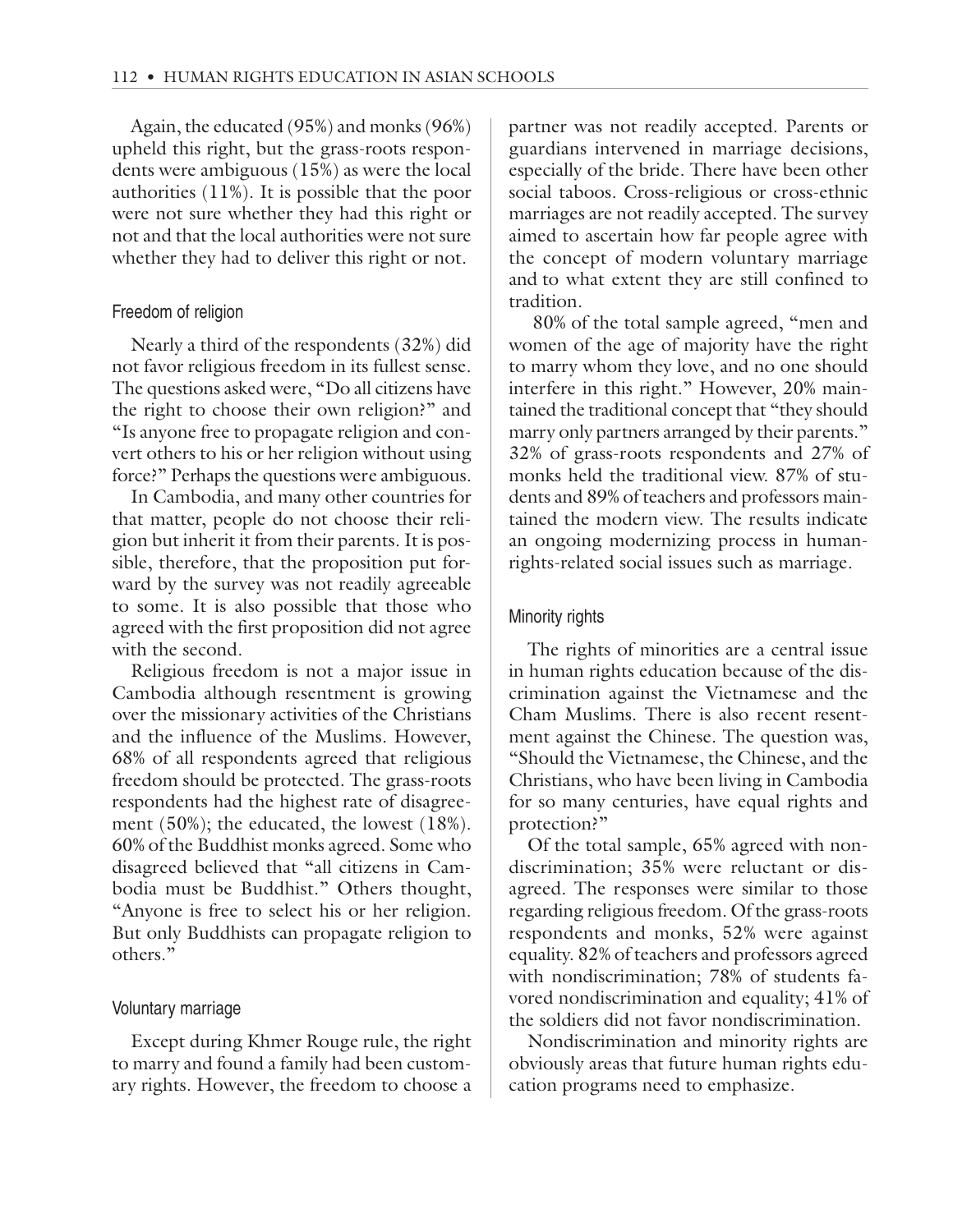## Rights and responsibilities

The respondents had a strong tendency to emphasize a link between rights and responsibilities. 95% thought that "every human being has certain responsibilities and he or she should follow laws and ethical codes." Only 5% thought that "freedom has no limits," "everyone should be able to do whatever she or he wants to do," and/or "we do not need to worry about others."

The emphasis on responsibility was higher among teachers and professors (98%) and local authorities (98%). Among the grass-roots respondents, it was 92%. It is fair to say that, like many other Asians, Cambodians in general appear to see a close link between rights and responsibilities.

## Respect for human rights

Three multiple-choice questions were asked in order to judge what the respondents meant by "respect for human rights." 94% answered correctly, agreeing that it means "treating everyone equally irrespective of their color, sex, race, religion, or nationality." While they linked rights with responsibilities, they also considered respect for others' rights to be highly important.

Students had the highest score (97%), which is encouraging. The variations among the other categories were not very great: the police and local authorities with 96%; teachers and professors, 95%; soldiers, 94%; monks, 93%; and the grass-roots respondents, 90%.

## Right to asylum

This right is not something that everyone is expected to know instinctively. However, it is relevant to the understanding of international human rights, particularly in a country like Cambodia, where the political situation is often uncertain. The question was, "Under what circumstances should the right to asylum apply?"

Only 54% thought that it applies "when a person is persecuted because of his or her ethnicity/religion or politics." 46% incorrectly thought, "Asylum can be sought when one is poor or implicated in criminality." Awareness was higher among teachers and professors (68%) and lower among grass-roots respondents (45%).

## Right to culture

The purpose of the question was to determine whether the respondents had a notion of cultural rights and respect for multiculturalism in the context of increasing cultural diversity. 68% accepted that cultural rights should include the "preservation and promotion of cultural diversity of different ethnic groups." However, 32% thought that Cambodia should be a monoculture and that "cultural diversity should be eliminated, promoting a common Cambodian culture."

The acceptance of cultural diversity was high among teachers and professors (86%) and students (79%) but low among grass-roots respondents (57%), monks (60%), and soldiers (63%).

## **Summary**

Table 2 shows the respondents' level of awareness of human rights principles in descending order. What might be important for future human rights education planning are not only the absolute but also the comparative percentages revealed by the survey.

As Asians, Cambodians give as much or more emphasis to responsibilities as to rights, perhaps as an outcome of the nature of human rights education programs. Awareness of the right to asylum is the lowest, which is not, however, alarming. But what human rights educators should note is the lower ratings for minority rights, religious tolerance, and multiculturalism, on the one hand, and the right to education and food, on the other.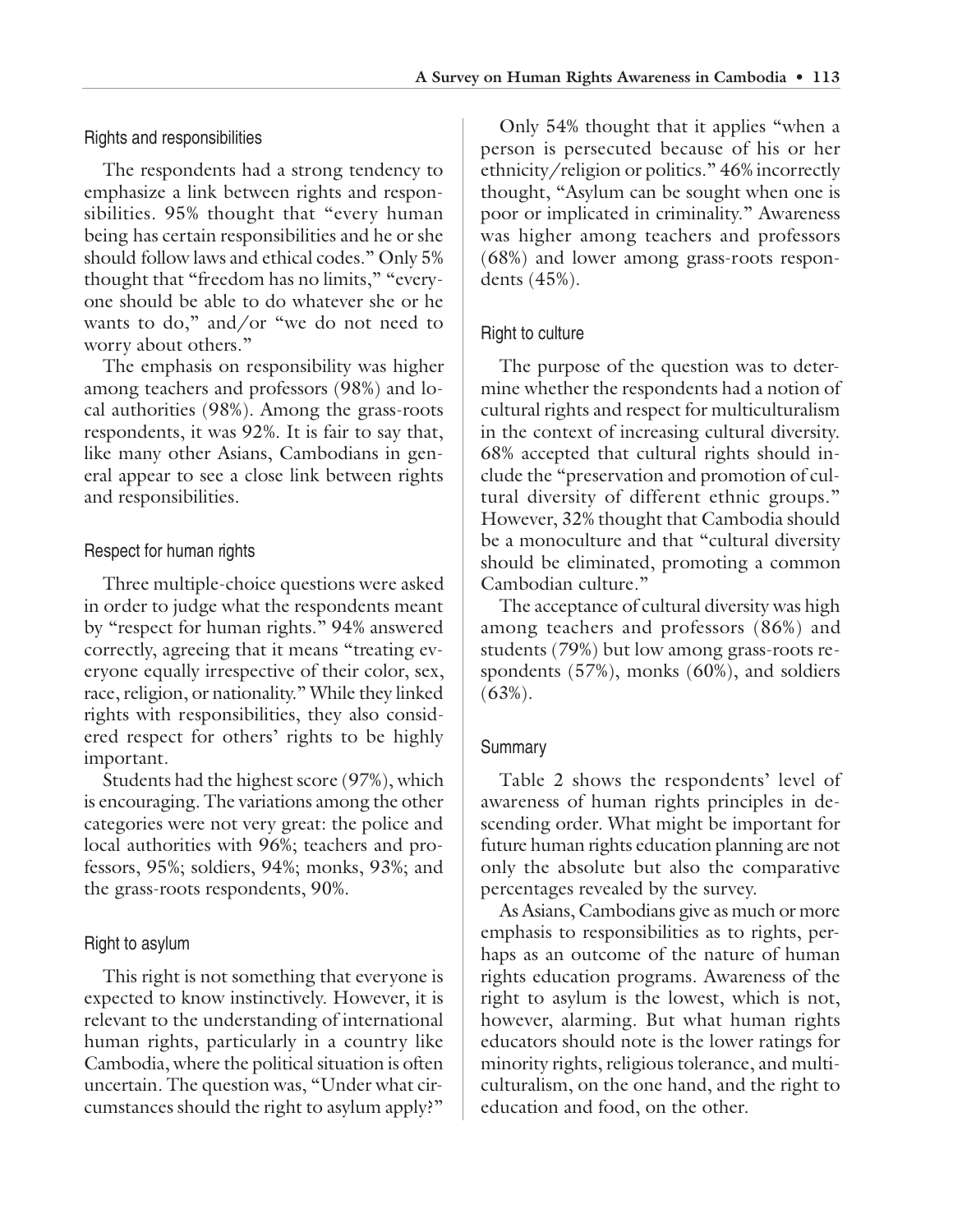| <b>TABLE 2. Awareness of Human Rights Principles</b> |        |      |
|------------------------------------------------------|--------|------|
| <b>Rights/Themes</b>                                 | Rating | Rank |
| Responsibilities                                     | 95     | 1    |
| Respect for rights                                   | 94     | 2    |
| Life                                                 | 92     | 3    |
| Health                                               | 91     | 4    |
| Economic rights                                      | 85     | 5    |
| Education                                            | 84     | 6    |
| Security                                             | 80     | 7    |
| Marriage                                             | 80     | 8    |
| Food                                                 | 75     | 9    |
| Culture                                              | 68     | 10   |
| Religion                                             | 68     | 10   |
| Minority rights                                      | 65     | 12   |
| Asylum                                               | 54     | 13   |
| <b>AVERAGE</b>                                       | 79     |      |

Also intriguing is the lower rating given to the right to life compared to responsibilities. The awareness of the right to life is satisfactory on the average, but not among grass-roots respondents. As Chart 1 shows, when people move from their basic understanding of the right to life toward its various necessities and details—e.g., security, food, education, and economic rights awareness clearly diminishes.

## Rights Necessary for Democratic Governance

The most important precondition for the preservation of human rights is democracy. Eleven questions were asked in order to ascertain the people's commitment or acceptance of democratic principles and interconnected rights. The answers are analyzed below.

## Political participation

Since the UN intervention, Cambodians have participated in two general elections, in 1993 and 1998. The purpose of the question was to ascertain whether or not the respondents fully realize the meaning of such participation. 80% agreed, "all citizens are entitled to participate in politics not only by voting but also by running for office or by any other political activity of their choice, including expressing their concerns over existing problems."

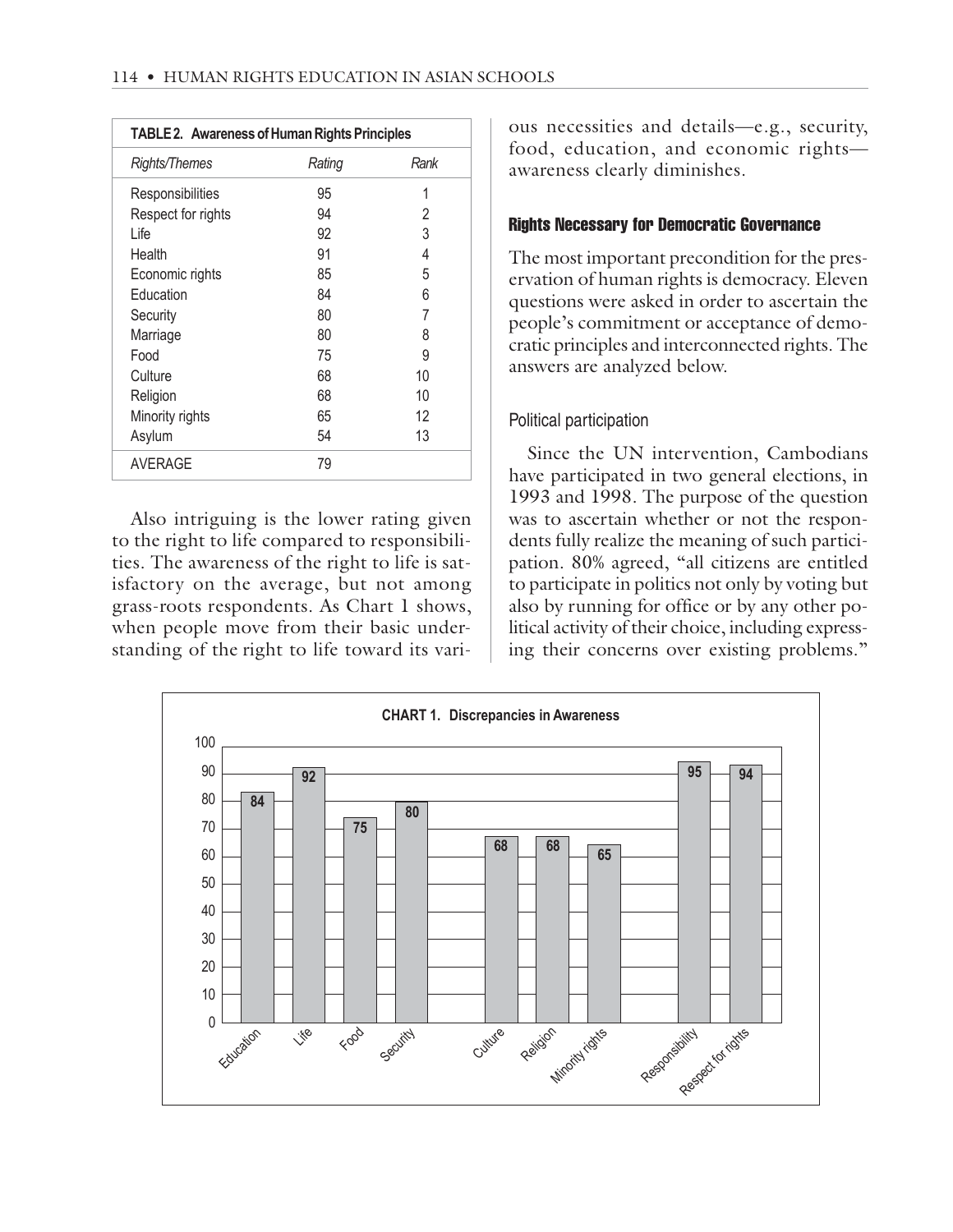However, it was difficult to say whether or not they fully realize that they need to actively participate in politics.

20% thought either that "politics is the prerogative of the upper classes (the rich and the leaders)" or "ordinary citizens have political rights only to vote at elections." As in many other underdeveloped countries, there is a strong patron-client relationship in politics in Cambodia. Some consider voting to be a duty rather than a right, a modern way of gratifying their patrons for looking after them. The variations among the answers of local authorities  $(82%)$ , the police  $(83%)$ , soldiers  $(81%)$ , or monks (80%) were not significant. Awareness rates were highest among teachers and professors (93%) and students (89%), but lowest among grass-roots respondents (66%).

The meaning and different ways of political participation that are necessary for democracy must be tackled by human rights education.

## Freedom of expression

The purpose of the question was to ascertain whether or not people understand freedom of expression correctly. A choice of three answers was offered. 85% believed that "every citizen has the right to think and express his or her own ideas without threat or intimidation from authorities." This view was highest among students (95%), then among teachers and professors (94%). The views of monks (87%), the police (87%), local authorities (85%), and soldiers (81%) did not differ very much. However, the awareness of the grassroots respondents was significantly low (77%).

## Extent of freedom of expression

The purpose of the question was mainly to judge how the respondents perceived the level of freedom of expression in Cambodia. Only 11% thought, "We have enough freedom of expression." 82% thought, "We have some freedom of expression." They were obviously not satisfied with the situation. Only 7% considered freedom of expression to be "dangerous."

It was mainly soldiers (13%) and grass-roots respondents (11%) who thought freedom of expression to be dangerous, unlike the professors and teachers, local authorities, and monks. The monks considered it most favorably (82%).

## Freedom of the press

While the respondents were for "full freedom" of expression, they were not necessarily satisfied with the press. This dichotomy needs to be investigated further. Only 33% agreed, "newspapers and journalists should be free as far as they do not violate other people's rights" or "freedom of the press should prevail, with limitations." The others thought that the newspapers "criticize the government and Cambodian traditions too much" and, therefore, their "freedom should be limited and controlled."

All categories had a negative view of the press, with students (72%) and the grass-roots respondents (69%) being the most critical.

## Right to assembly

The right to assembly was correctly understood by 89%, who maintained, "The citizens have the right to peaceful assembly and peaceful demonstration." Only 10% thought it either culturally unacceptable or something that the government could easily deny or curtail. It appeared that even the local authorities and police understood this right correctly. The most supportive of this right were teachers and professors (96%), students (95%), and monks (93%). Grass-roots respondents (18%) and soldiers (16%) had the most unfavorable attitude or greatest lack of awareness.

## Right of association

The right of association was equally or more favored by the respondents. 91% correctly an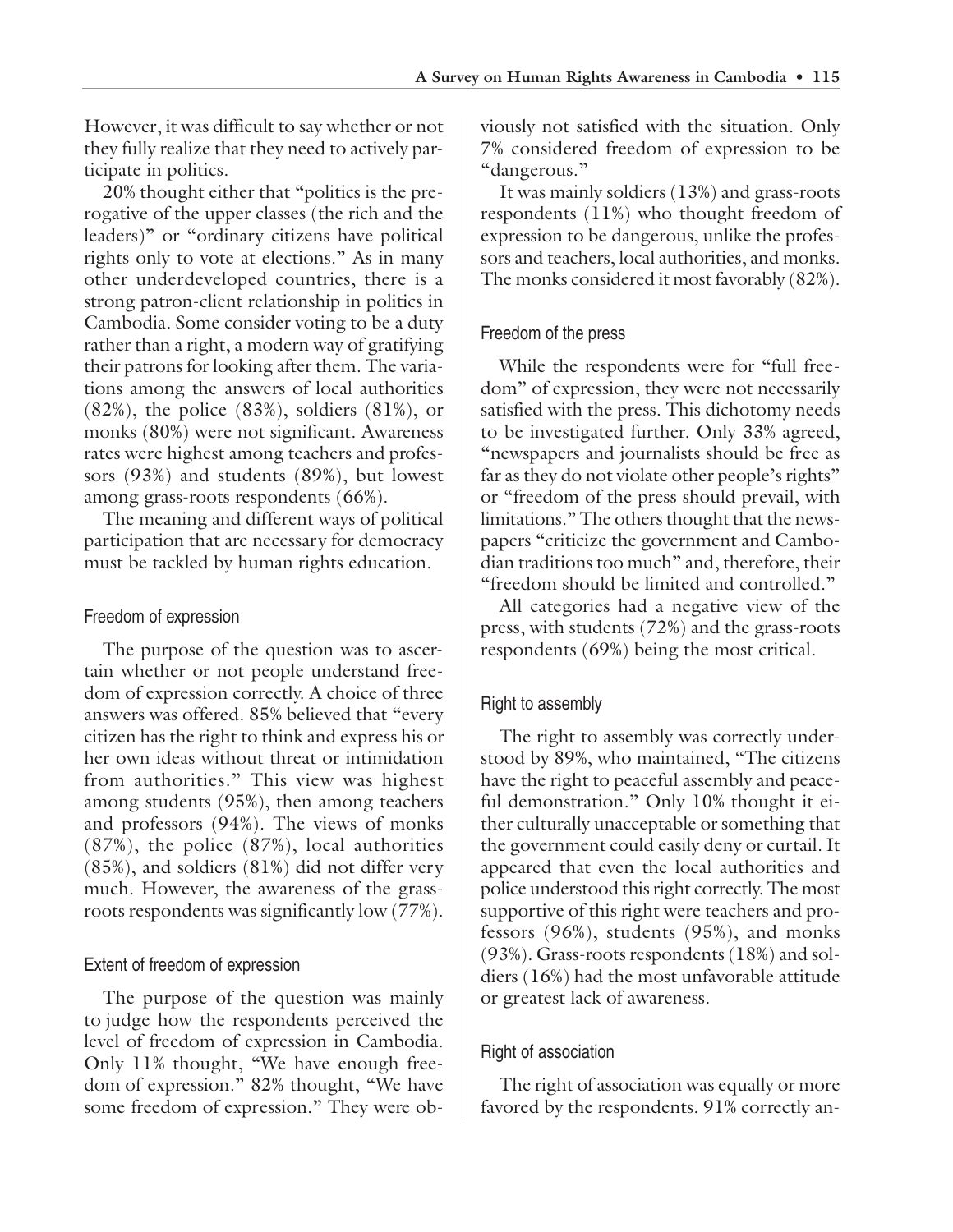swered, "The citizens have the right to form associations and organizations without being suppressed by the authorities." They agreed that the commune chief should not turn down a request, for example, to form a farmers' association. Only 9% thought that the government should have the authority to dissolve associations at will.

The educated—teachers and professors (98%) and students (97%)—favored the right more than any other sector.

Only 85% of the grass-roots respondents understood the concept of the right of association. The local authorities, police, and soldiers understood the concept, but the survey did not reveal whether they favored it or not.

## Purpose of elections

95% of the respondents understood the "purpose of elections to be to elect representatives who reflect the will of the people." Only 5% identified elections with political competition or said that the "purpose is to elect the strongest party." This confusion was considerable among local authorities (6%) and grassroots respondents (5%).

## Free elections

96% of the respondents answered correctly that "a vote is a personal choice and one should vote on the basis of one's own free will." Although Cambodians have recently experienced only two elections, they did not believe that "a vote is a family choice" or that "people should vote according to what the village chief or the group leader says." Perhaps the high incidence of the "correct perception" of elections is a product of the UN-supervised elections in 1993 and the educational campaigns, which were continued by NGOs thereafter.

Even most grass-roots respondents (94%) understood the concept of free elections—almost as much as teachers and professors (96%). The local authorities, police, and soldiers also understood the notion.

## Fair elections

97% of the respondents correctly understood that in fair elections "one is free from intimidation, threat, or abuse." Only 3% thought that it might be "OK to vote for the person or party that gives cash or kind." Most of the local authorities (99%), police (99%), and soldiers (97%) understood the principle correctly. Grass-roots respondents (94%) were slightly less aware.

## Secret ballot

93% correctly understood that "elections should be by secret ballot and nobody should know who votes for whom." This view was highest among the police (98%) and teachers and professors (96%), then among students (94%), monks (93%), soldiers (93%), local authorities (91%), and grass-roots respondents (89%). The last group was highly aware of the secret ballot.

## Accountability

A complex question was asked in order to judge respondents' perceptions of the link between the voter and the voted after an election—i.e., accountability of the elected representatives. 83% correctly thought that the "representative should keep his or her election promises" and the "voters should make sure that they keep pressuring the representative" to fulfill these promises and address other economic and social issues. However, 17% thought that the matter ended after an election or that the representatives had a mandate to do whatever they wished.

Even among teachers and professors, the issue of accountability was not very clear. Only 90% responded correctly. Awareness was parti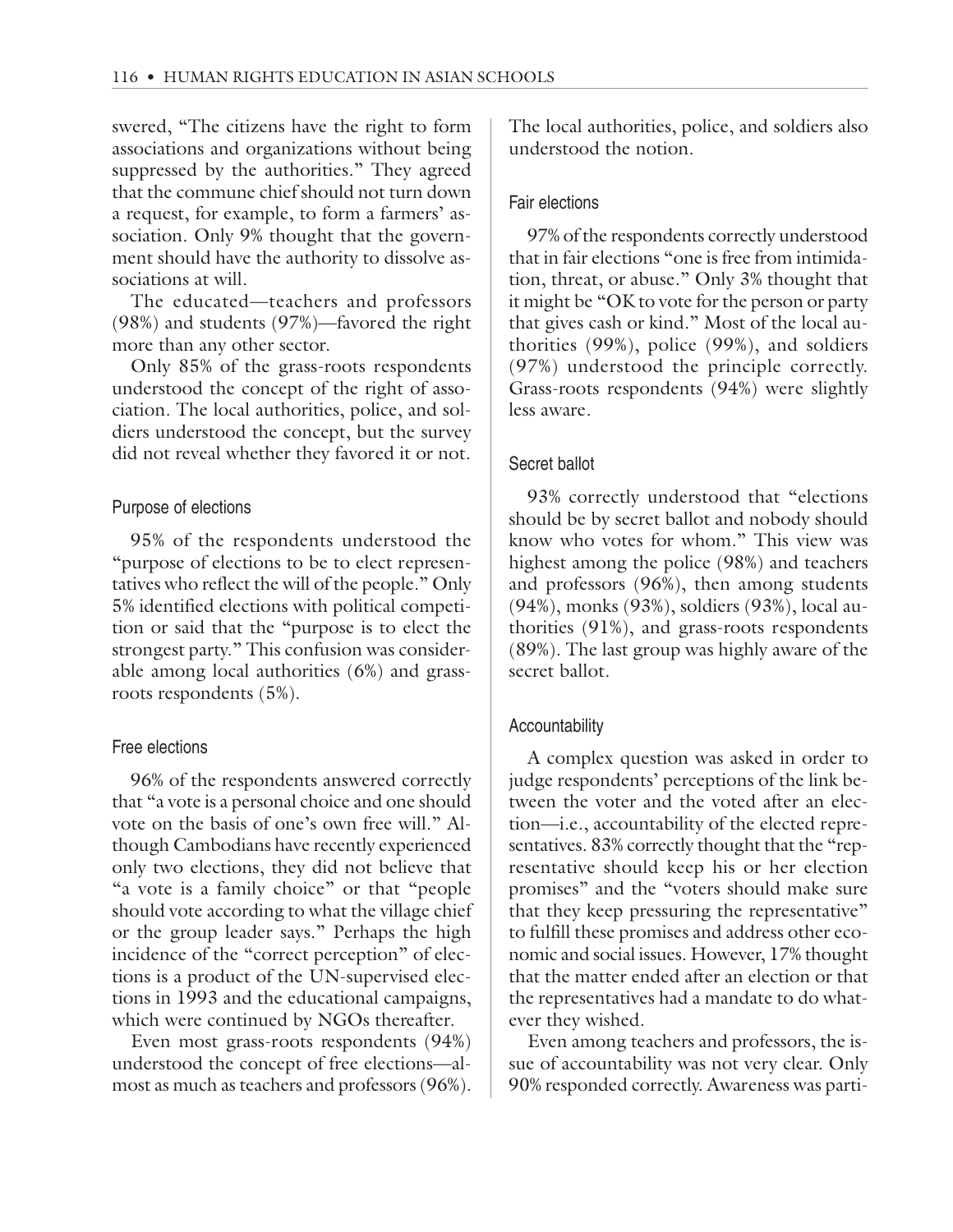cularly low among the grass-roots respondents (73%).

## **Summary**

The principles of democracy are an important topic in human rights education. The purpose of the questions was to measure peoples' awareness of the subject and related rights. Table 3 represents the ratings and order of awareness. The rating for freedom of the press was excluded as it shows an aberration as explained earlier.

The average rating for rights necessary for democratic governance is 89%, or 10% higher than the awareness of (general) human rights principles (79%), perhaps due to higher awareness of election-related rights. The average rating for four questions directly related to elections is 95%; for other democratic rights (association, assembly, expression, accountability, and participation), 85%.

| <b>TABLE 3. Rights Necessary for Democratic Governance</b> |        |      |  |
|------------------------------------------------------------|--------|------|--|
| Rights/Themes                                              | Rating | Rank |  |
| Fair elections                                             | 97     |      |  |
| Free elections                                             | 96     | 2    |  |
| Purpose of elections                                       | 95     | 3    |  |
| Secret ballot                                              | 93     | 4    |  |
| Association                                                | 91     | 5    |  |
| Assembly                                                   | 89     | 6    |  |
| Expression                                                 | 85     |      |  |
| Accountability                                             | 83     | 8    |  |
| Extent of expression                                       | 82     | 9    |  |
| Participation                                              | 80     | 10   |  |
| <b>AVERAGE</b>                                             | 89     |      |  |

The results of the survey also show a common pattern. Outside some general premises of human rights, the respondents' awareness on concrete issues drops considerably (Chart 2), which should be noted by human rights educators. A comprehensive approach to democracy education, and not just teaching the right to vote, might be what is most necessary in future education. There is considerable confusion as to the freedom of the press or the nature of the mass media.

# Rights of Women and Children

The questionnaire contained 10 questions on the rights of women and children. The answers were analyzed under relevant themes and rights. It might be useful to keep in mind that 77% of the respondents were men.

# Domestic violence

The survey asked respondents if they accepted battering of women and children as a human rights violation. Only 77% did so. Domestic violence is undoubtedly an area for future human rights education.

The correct answer was comparatively high among teachers and professors (88%) and students (87%). It was fair among local authorities (80%) and monks (79%). It was low among the grass-roots respondents (67%), police (72%), and soldiers (73%).

# Battered women and children

The survey also asked whether or not men batter women and children at home. 35% answered, "Men do not batter women or children at all." In other words, only 65% admitted that men do batter women and children. Opinion against battering was highest among students (85%) and teachers and professors (72%). However, 46% of the police, 43% of soldiers, 37% of the local authorities, and 37% of grass-roots respondents were reluctant to admit the existence of battered women and children.

The survey also asked under what circumstances men batter women or children. 71% answered that it happens during family disputes; 29% highlighted other circumstances. These other circumstances were not spelled out. The survey revealed the existence of a high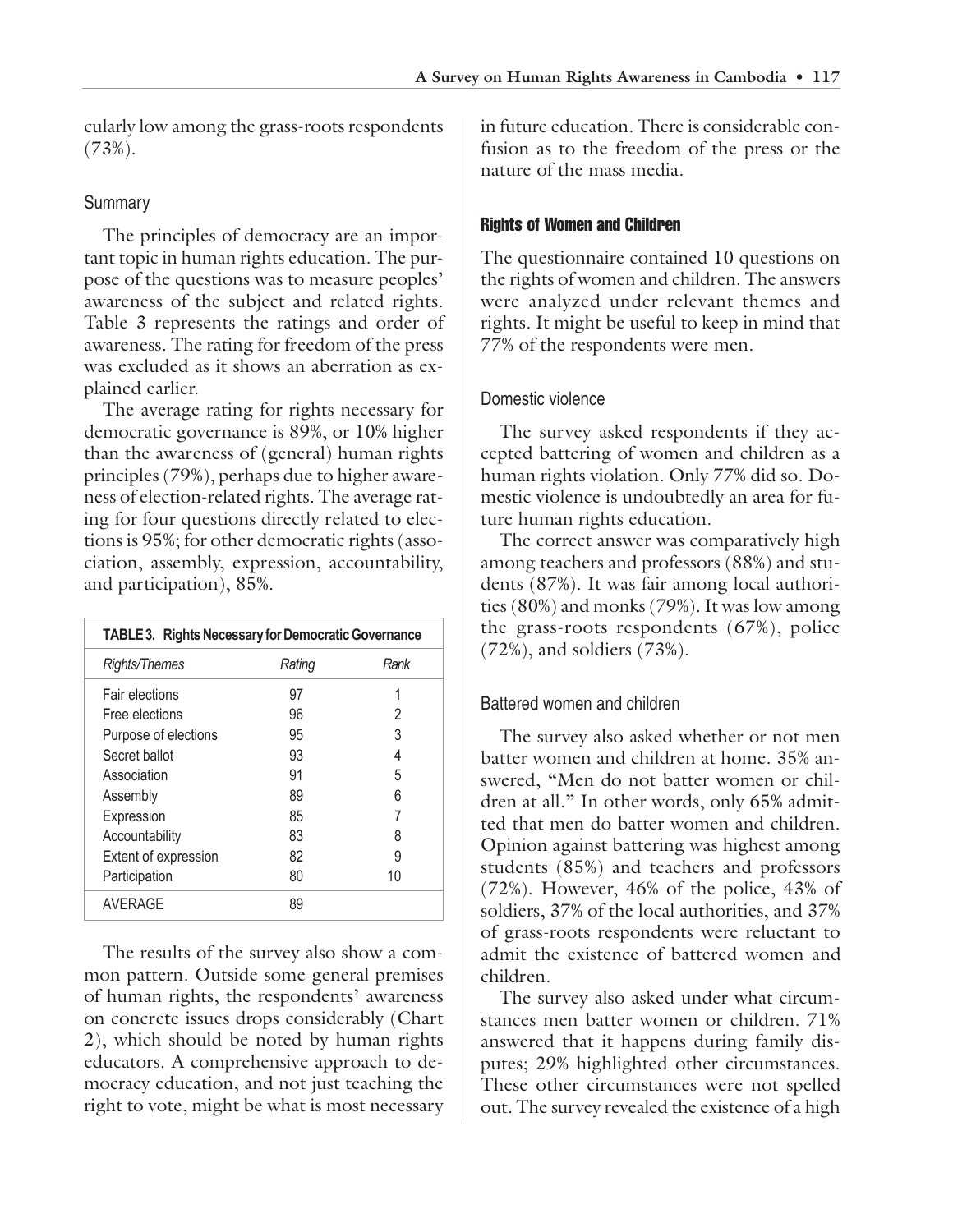

level of domestic violence. It was also clear that it was mainly due to family disputes. Domestic violence and battering of women and children are areas that human rights education should focus on more.

## Family decision making

The survey asked who in the family should decide to buy or sell property—husband, wife, or both. 97% agreed that both should make the decision. There were no major differences among the categories of the sample; 99% of the students agreed with equality as did 95% of the grass-roots respondents.

#### Having a child

The survey also asked who should decide to have a child. 97% said that both wife and husband should decide. The students scored the highest (98%), the grass-roots respondents the lowest (94%). However, there were no major differences among the other categories. People

are generally aware of the human rights principle of gender equality. However, how far this principle is put into practice was not clear.

## Equality with respect to property

Although there was a general acceptance of equality between men and women in family decision making, respondents' opinions diverged on the question of property. When asked how property should be divided in case of a divorce, only 66% agreed that it should be on the basis of equality. Among other things, most respondents believed that property belonged to the male. A third opinion was that at least two thirds of the property should go to the woman, given her social vulnerability.

The highest rate of acceptance of equal property rights was by students (71%) and monks (71%), the lowest by the grass-roots respondents (61%). The opinion of teachers and professors (68%), local authorities (67%), soldiers (67%), and police (63%) did not vary much.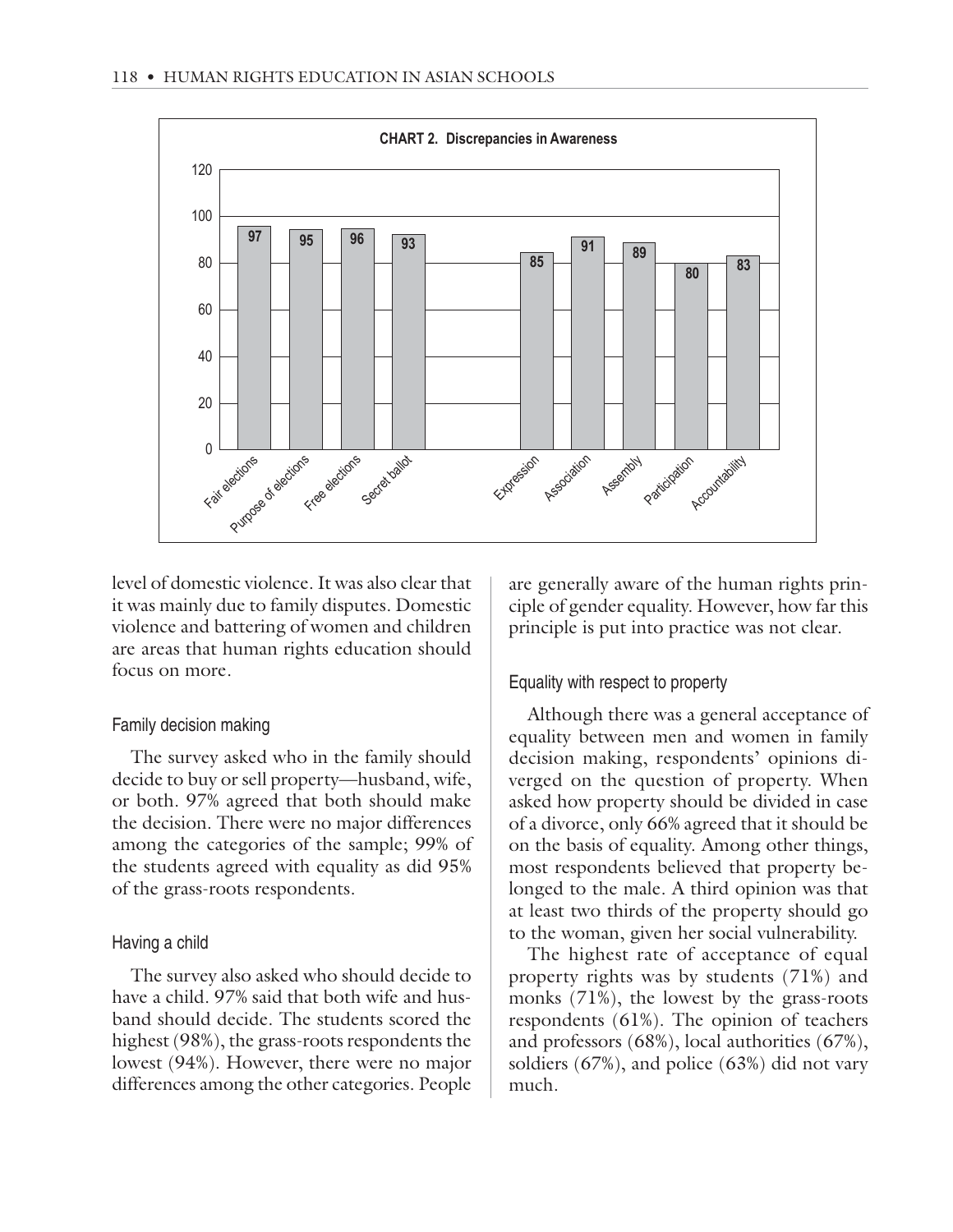## Children's right to education

The question on the right to education was asked in order to measure the acceptance of child rights. Participants were asked to select from three answers. Some had misconceptions such as, "Educating children is a responsibility of their parents." This is undoubtedly correct as a responsibility, but not as a right. Others thought, "Only talented and capable children should be given free education."

Only 72% of the sample considered the right to education to mean, "Every child in Cambodia has the right to free primary and secondary education." It appears that the meaning of the right to education is not well established among Cambodians. Most alarming was that only 59% of the grass-roots respondents understood this right correctly. As expected, the understanding among professors and teachers was higher (93%). However, it was low even among students (82%).

## Rights of the girl child

Unfavorable opinion was high with respect to the rights of the girl child. The purpose of the question was to see whether or not the respondents considered girls and boys to have equal rights to education. How did the respondents think girls and boys should be treated when resources were scarce? Only 75% thought they should be treated equally. 87% of the monks upheld equality, followed by teachers and professors (81%), and then students (80%). The most reluctant to accept this principle were the grass-roots respondents (36%).

## Equal pay for men and women

86% of the respondents agreed with the principle of equal pay for equal work for men and women. Teachers and professors were the most positive (91%), followed by students (91%), monks (89%), soldiers (88%), local authorities

(87%), and police (85%). Notably, the response of the grass-roots respondents was sharply lower (77%).

## Acceptance of women

There were several questions about employment and politics. Not all the answers could be tabulated satisfactorily. Those who answered the questions did not have much opposition to accepting women in their workplace. However, it was a negative acceptance. 83% answered, "I do not mind whether my boss is a man or a woman." This indifference was highest among teachers and professors (93%) and lowest among the grass-roots respondents (74%).

However, only 11% agreed to "have a woman as my boss." Interestingly, agreement was high among the grass-roots respondents (15%) and low among teachers and professors (7%).

## Women in politics

The most unfavorable opinion about women surfaced in response to questions about politics. Only 41% wanted to see a woman as prime minister. 16% agreed to have a woman as commune president. The rest either did not approve of any political position for women or were reluctant to answer the question directly.

The acceptance rate of women in national politics was comparatively higher among teachers and professors (50%) and students (48%). It was average among the monks (43%), local authorities (43%), and police (42%). It was low among the grass-roots respondents (33%) and soldiers (37%).

## **Summary**

As Table 4 shows, the lowest average rating (74%) was recorded for the rights of women and children. With respect to ordinary family decision making and equal pay for equal work, the respondents were ready to accept some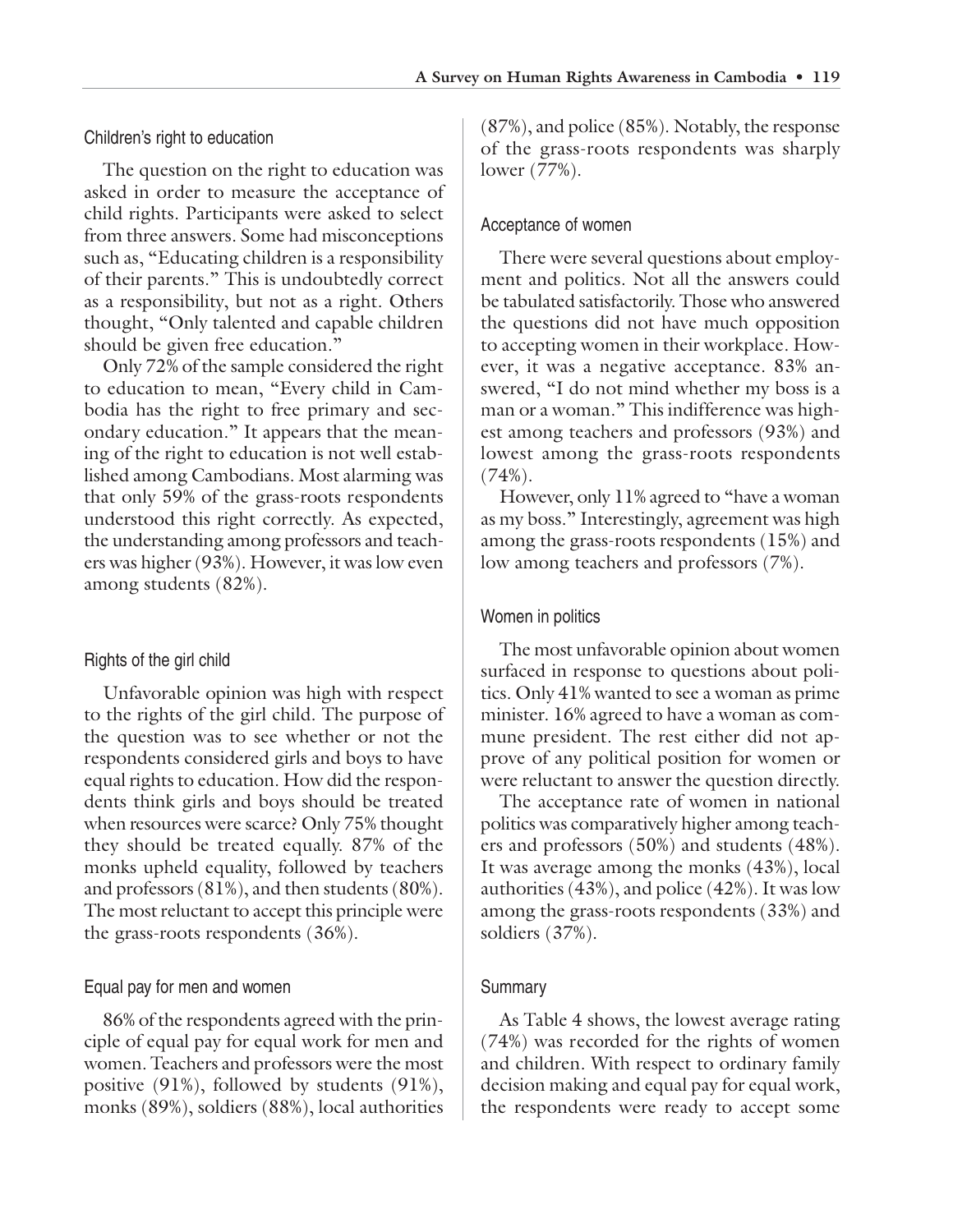form of equality between men and women, but not with respect to property and politics. With respect to the rights of the girl child, education of children, and domestic violence, the awareness or acceptance levels cannot be considered satisfactory. (Table 4 combines similar issues into common themes by averaging the relevant ratings.)

| TABLE 4. Rights of Women and Children |        |      |
|---------------------------------------|--------|------|
| Themes/Rights                         | Rating | Rank |
| Decision making                       | 97     |      |
| Equal pay                             | 86     | 2    |
| Employment                            | 83     | 3    |
| Girl child                            | 75     |      |
| Domestic violence                     | 72     | 5    |
| Education                             | 72     | 5    |
| Property                              | 66     |      |
| <b>Politics</b>                       | 41     | 8    |
| <b>AVERAGE</b>                        | 74     |      |

Chart 3 also indicates that lack of awareness on the rights of women and children is an area of major weakness. While there is a general ac-

ceptance of rights in relation to decision making, employment, and pay, there is considerable reluctance to accept equal rights in relation to the girl child, property, education, and politics. The survey reveals that human rights education must focus on domestic violence, children's education, property rights, and women's participation in politics.

## Awareness of Human Rights Protection

Nine questions were asked in order to ascertain the respondents' awareness of available international, official, and NGO remedies for human rights violations and to determine their readiness to act against various violations. The answers are analyzed below. Cross tabulations for occupational categories were not available for several questions when this report was completed.

# Universal Declaration on Human Rights

Several questions were asked in order to ascertain the general awareness of the availabil-

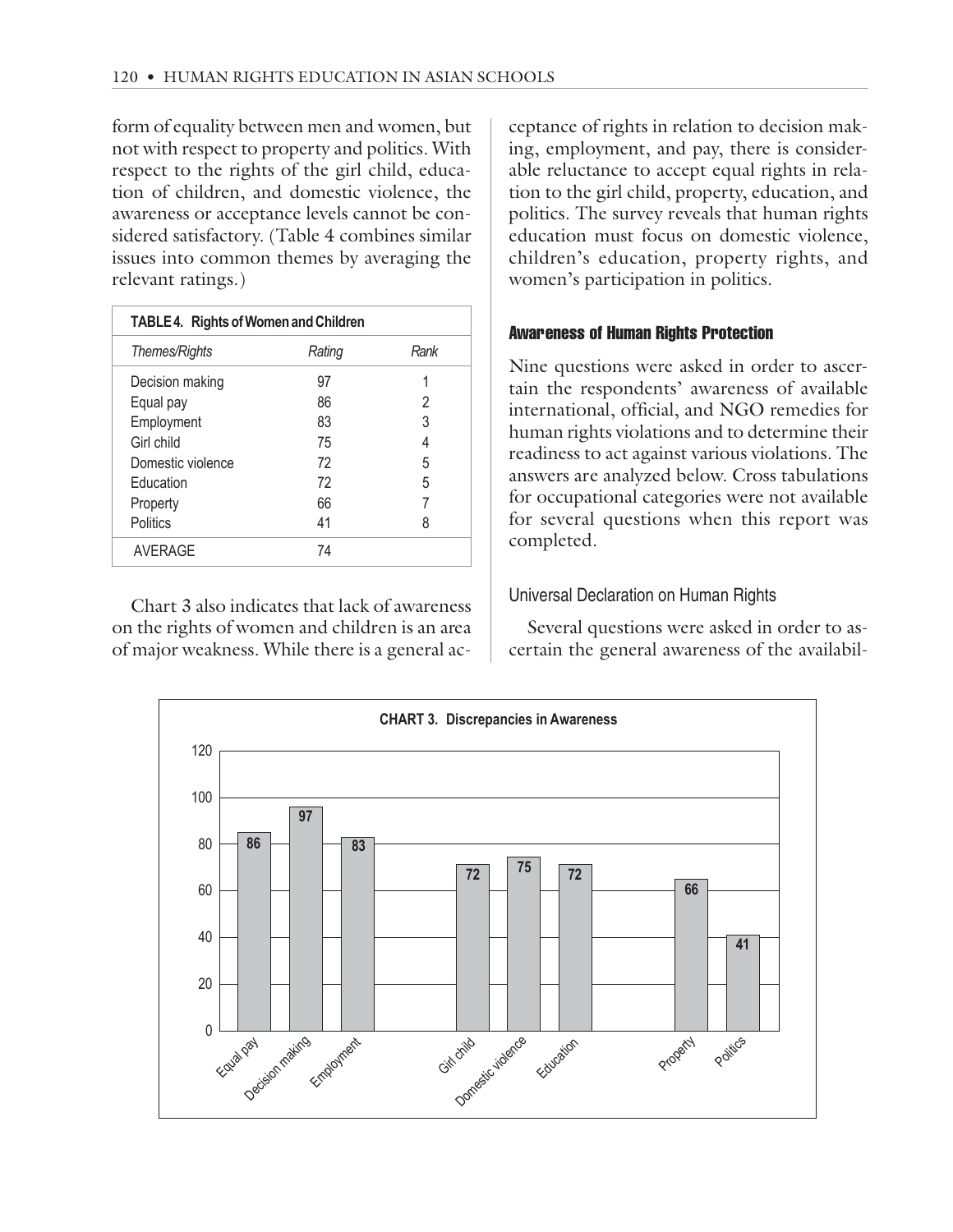ity of international protection for human rights. One was on the Universal Declaration on Human Rights. 79% identified the Declaration as a "document that sets out human rights principles applicable to all countries." Only 31% thought it to be a document relevant mainly to Western and "democratic" countries.

Familiarity with the Declaration was high among teachers and professors (88%), students (86%), local authorities (84%), and police (83%). Awareness was relatively low among monks (79%) and soldiers (74%). The grassroots respondents were again at the bottom of the pile, with only 69% offering correct answers. Overall, however, awareness was high.

# Rights in the Constitution

In contrast, only 57% correctly stated that citizens' rights are guaranteed in the 1993 Constitution. 43% thought either that human rights have existed since "time immemorial" or that "human rights are something to do with the land law."

The correct answer was high among teachers and professors (81%) but lower among students (73%). Awareness was low among monks (52%), soldiers (52%), and local authorities (53%). It was extremely low among the grassroots respondents (40%). These findings indicate that constitutional rights could be a priority area for human rights education.

## International obligations

91% thought that the "Cambodian Government has an obligation to respect international human rights" since it has ratified several international instruments to this effect. Only a small minority (9%) thought that the "Government has no obligation since Cambodia is an independent country."

The positive view was very strong among teachers and professors (97%) and students (91%). The local authorities (95%), police (94%), and soldiers (93%) also knew about this

obligation. Monks (88%) and grass-roots respondents were also well aware of this obligation. Few thought that Cambodia had no international obligation since it was an independent country.

# Violation of rights

In order to determine whether or not the respondents understood what a basic human rights violation is, the survey presented them with three propositions and asked them to identify the correct one. Only 78% answered correctly.

It appears that some consider any inconvenience as a human rights violation, even the "compulsion to perform a duty." These misconceptions, which need to be considered in planning human rights education, are low among the educated (14%) but high among grass-roots respondents (28%) and local authorities (26%).

# Past action

15% of the respondents have experienced some kind of human rights violation since 1993. Asked what they did in response, 39% said they kept silent, mainly because they did not have faith in the justice system. Only 13% complained to the courts, and 5% to the police. 14% sought assistance from human rights organizations, 4% from the UN office. Others employed different remedies such as fleeing the area or the country. Some had tried to peacefully negotiate with the perpetrator to settle minor violations. Overall, it appears that the action rate is not satisfactory (36%).

# Future action

The respondents were also asked what they would do if their rights were violated in the future. Of the 99% who answered the question, 34% thought they would go to the courts directly—a 21% increase over the past action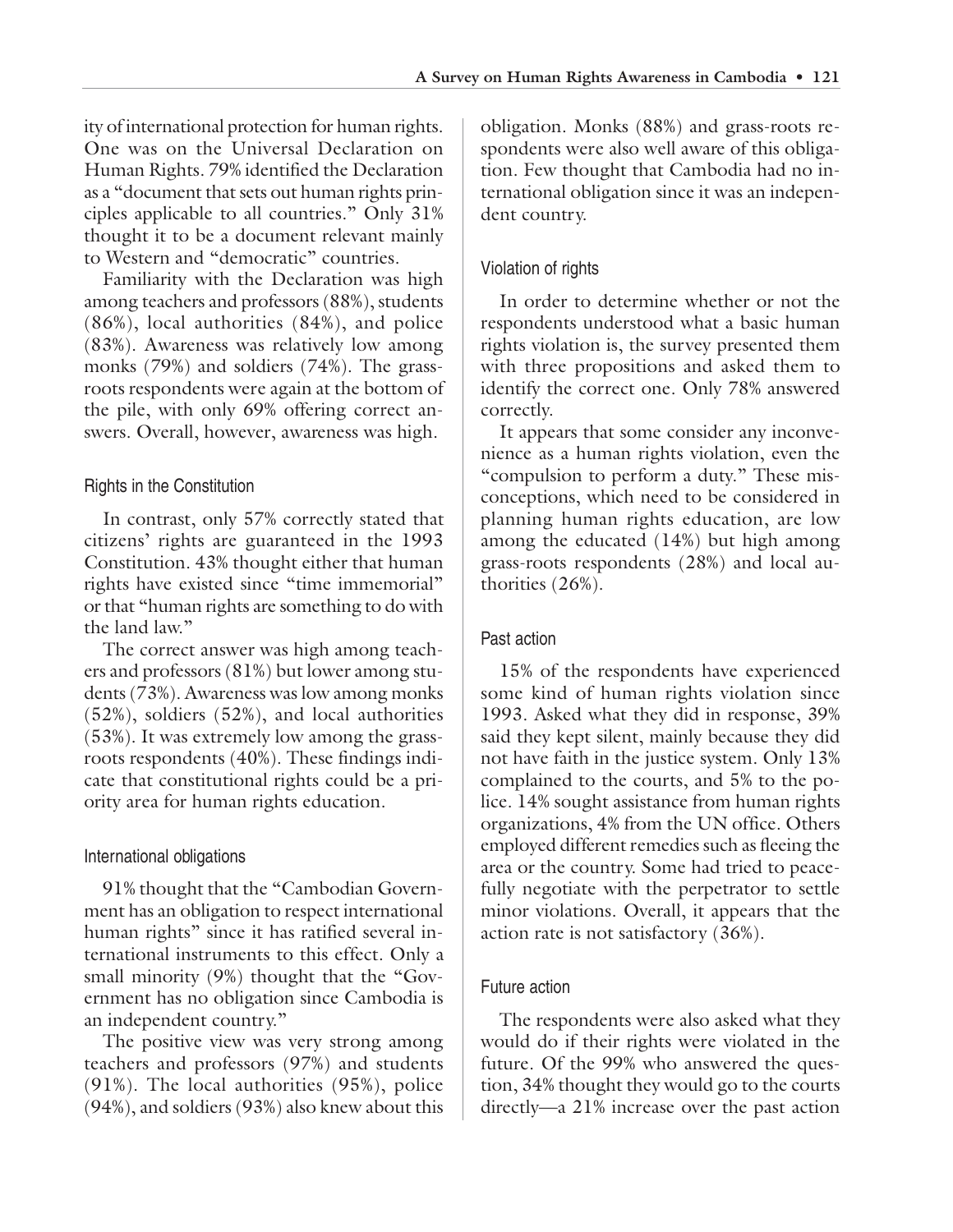rate. But some clearly stated that they would do so "only if the judicial system were reformed."

39% would like to take action through human rights organizations—a significant 25% increase. However, some qualified the statement, adding "if these organizations are approachable in the area." 24% were not clear as to what action they would take. Some thought they would "report the matter to the press." Although the people were determined to take action against violations, it clearly appears that they are uncertain as to what action to take. However, the stated future action rate can be calculated as 80%—a considerable improvement over the past action rate of 36%.

## Protection from authorities

The respondents were asked if they thought the authorities sufficiently protected human rights. 78% claimed that protection was insufficient. We consider this as the rate of awareness of the actual situation. Awareness was high among the educated (85%), low among the grass-roots respondents (69%).

## Protection by NGOs

The purpose of the question, "Do human rights organizations protect the violators or victims?" was to check whether or not the respondents have a correct or positive perception of human rights organizations. 63% correctly answered that they protect the victims. 32% also stated that they protect everyone. The positive perception of NGOs was, therefore, 95%.

However, it should be noted that the second answer was ambiguous, and this fact may have to be taken into consideration in the future work of NGOs. Also of note is that 6% of the respondents said, "NGOs protect bad people."

## What can NGOs do?

Respondents' expectations of NGOs were high. When asked, "In what ways can human rights organizations help you protect your human rights?" 38% of the respondents said, "They can help investigate human rights violation cases." Another 35% said, "They can intervene with the authorities." Only 2% said, "They can do nothing."

## Summary

Table 5 gives a general picture of awareness under different themes on protection.

The respondents have more faith in or awareness of NGOs and international organizations than in official governmental remedies. Only 57% knew of constitutional remedies, while 91% were aware of the international system. However, only 77% correctly identified a violation. 80% identified appropriate remedies or future action. The discrepancies of awareness are highlighted in Chart 4.

It is abundantly clear that human rights education in the country needs to focus on teaching people how to counter human rights violations.

| <b>TABLE 5. Awareness of Human Rights Protection</b> |        |      |
|------------------------------------------------------|--------|------|
| Themes/Rights                                        | Rating | Rank |
| Responsibilities                                     | 95     | 1    |
| Respect for rights                                   | 94     | 2    |
| Life                                                 | 92     | 3    |
| Belief in NGOs                                       | 97     | 1    |
| Protection (NGOs)                                    | 95     | 2    |
| International                                        | 92     | 3    |
| Future action                                        | 80     | 4    |
| The Declaration                                      | 79     | 5    |
| Violations                                           | 78     | 6    |
| Protection (Authorities)                             | 78     | 6    |
| Constitution                                         | 57     | 8    |
| Past action                                          | 36     | 9    |
| AVERAGE                                              | 77     |      |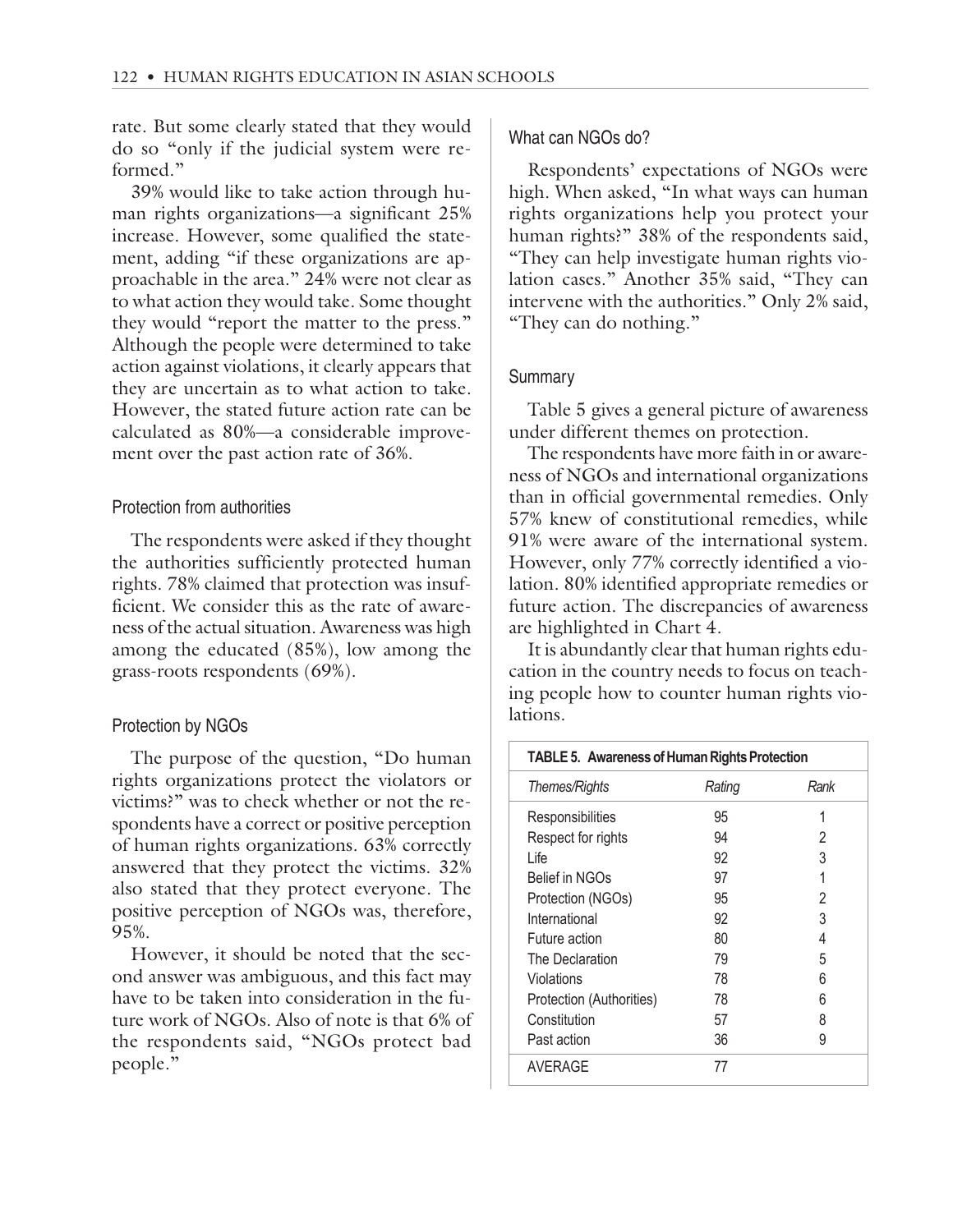

#### Conclusions and Recommendations

The following conclusions and recommendations are based on the statistical data and other information acquired through the survey and further discussions held with ADHOC and other organizations involved in the survey and human rights education.

The survey was the first of its kind. The opinions of organizations were sought from the beginning in an attempt to strike a balance between the "participatory nature of the operation" and the "scientific character" of the survey.

The survey had to be conducted rapidly. After the questionnaire was formulated, interviewers were trained. A pilot survey was conducted immediately. There was no possibility, however, of revising the questionnaire based on the results of the pilot survey. Immediately after the pilot survey, the survey had to proceed. All these matters had an impact on its final results.

Important landmark

Whatever its weaknesses, the survey was an important landmark in the search for ways and means of promoting and protecting human rights in Cambodia. Similar collective efforts have been seen in few other countries.

The survey categorically shows that a critical mass of the Cambodian people have moved beyond a basic threshold of human rights awareness and understanding. The statistical data reveal an overall general awareness rate of 80%.

The central question, however, is whether or not this rate accurately reflects the position of the country as a whole. For example, 92% of the participants were literate, with 60% of them having gone through secondary or higher education. Given the country's higher illiteracy rates and lower educational rates, our optimistic conclusion may be too hasty. Such caution is justified, considering that grass-roots respondents made up only 26% of the sample.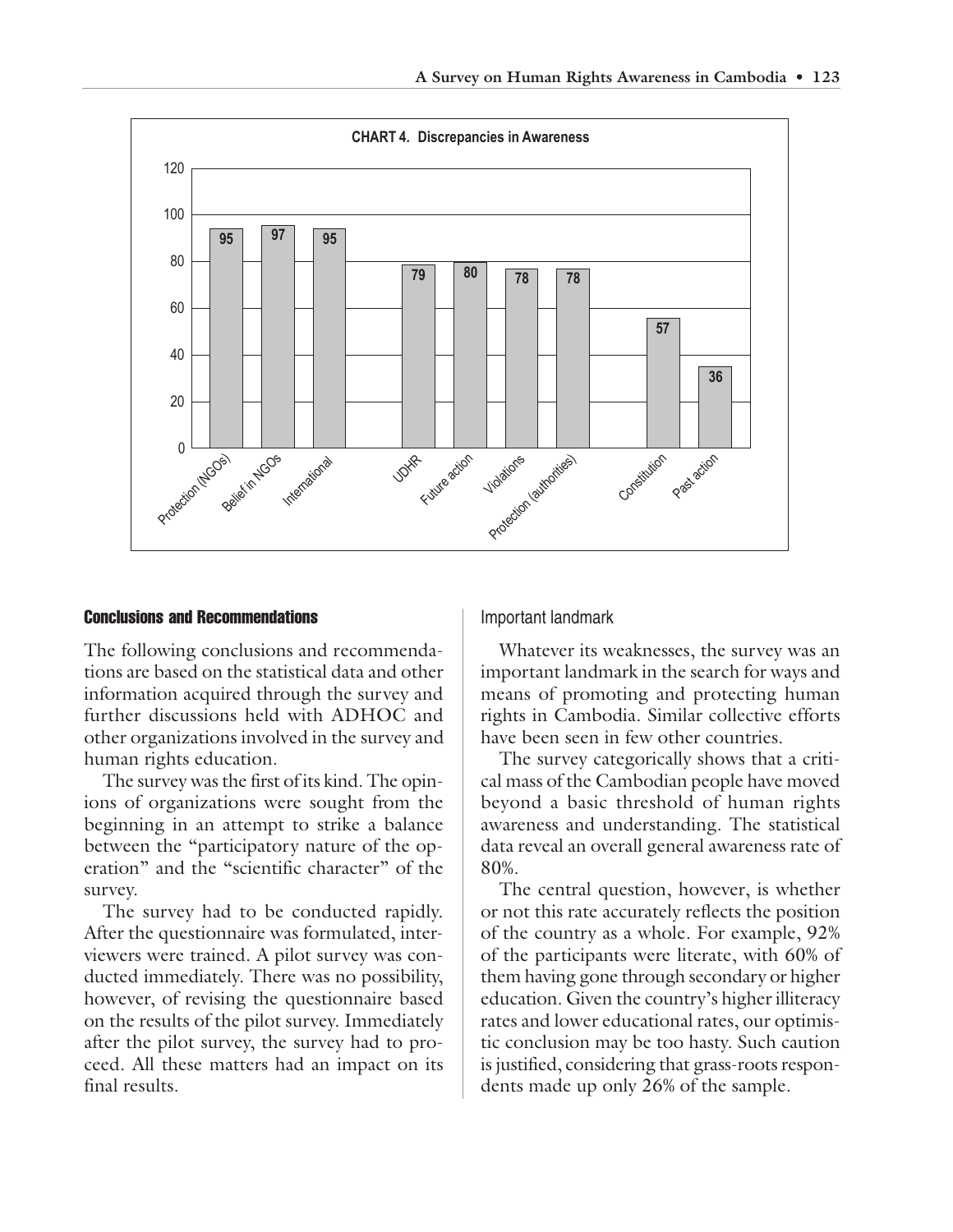In other words, while the results of the survey speak favorably of existing educational and awareness programs, the fact remains that they have the enormous task of promoting and deepening human rights education. Areas needing improvement and the problems to be addressed are indicated below.

#### Awareness rates

It is important to highlight the differences in rates of awareness of different areas of human rights. As Chart 5 shows, the highest awareness rate (89%) is in the area of rights necessary for democratic governance, as a result largely of the high rate of awareness of election-related rights. Future human rights education programs should focus on substantial issues of democracy such as accountability, transparency, party democracy, and political participation.

The second highest rate (79%) is for awareness of human rights principles. While this indicates the good progress that the country has made, it is important to point out again that people's understanding of economic, social, cultural, and minority rights is poor compared to their awareness of civil and political rights.

Although the rate of awareness of human rights protection (77%) can be considered reasonable, the same cannot be said of awareness of the rights of women and children (74%), which is the lowest among the fields of investigation. Special efforts are required in this area. While the respondents may have expressed their determination to safeguard and protect their rights, it does not mean that they are aware of the appropriate remedies. Future educational programs should emphasize this area.

## Occupational categories

Table 6 gives the average summary ratings for different occupational categories as well as for different fields of human rights awareness.

The average awareness rate of the local authorities (80%) and police (80%) is equivalent to the average awareness of the overall survey (80%), perhaps as the result of various awareness campaigns conducted among them.

However, the awareness rates of soldiers (76%) and grass-roots respondents (71%) are below the average, as shown in Chart 6.

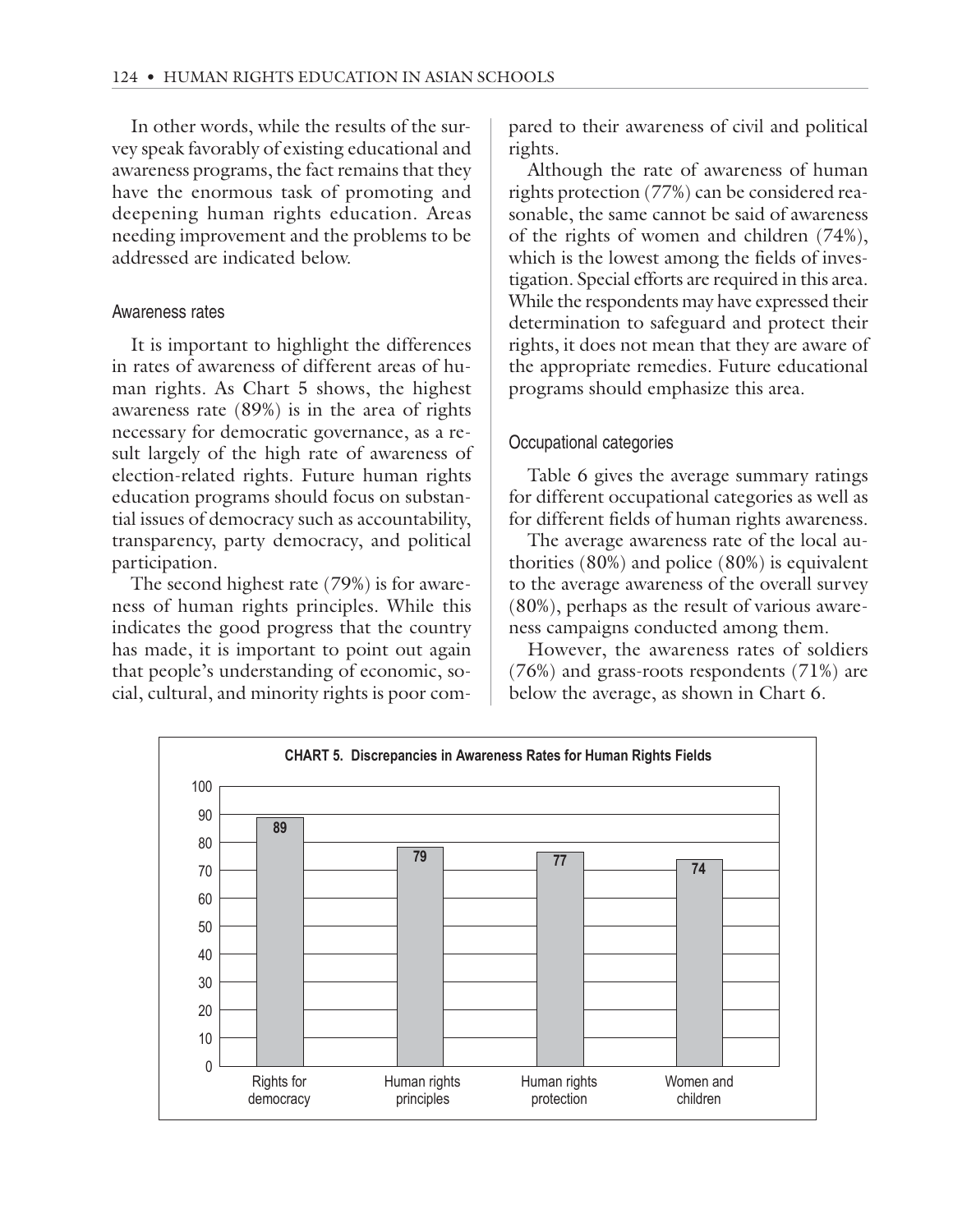| Occupation              | Awareness of<br>human rights<br>principles | <b>Rights</b><br>necessary for<br>democracy | <b>Rights of</b><br>women and<br>children | Awareness of<br>human rights<br>protection | <b>Total</b> |
|-------------------------|--------------------------------------------|---------------------------------------------|-------------------------------------------|--------------------------------------------|--------------|
| Grass-roots respondents | 70                                         | 82                                          | 66                                        | 67                                         | 71           |
| Local authorities       | 80                                         | 90                                          | 74                                        | 76                                         | 80           |
| Local police            | 82                                         | 91                                          | 72                                        | 75                                         | 80           |
| Soldiers                | 76                                         | 86                                          | 72                                        | 71                                         | 76           |
| Monks                   | 77                                         | 90                                          | 76                                        | 76                                         | 79           |
| Teachers/professors     | 89                                         | 95                                          | 81                                        | 96                                         | 90           |
| <b>Students</b>         | 85                                         | 93                                          | 80                                        | 83                                         | 85           |
| <b>TOTAL</b>            | 79                                         | 89                                          | 74                                        | 77                                         | 80           |



It is possible that monks have not been a target group of human rights education. This may also be true for soldiers; or perhaps awareness campaigns among them have not been successful. The lowest awareness rate is, unfortunately, among the grass-roots respondents. Since they are a large and diverse group, education among them may require diverse and innovative methods and measures.

#### Further comments

Additional comments are warranted in light of some of the verbal responses received during the survey. The respondents felt strongly that existing institutions and procedures were insufficient to protect human rights. To the question "Do you think the authorities sufficiently protect the people's rights?" 78% were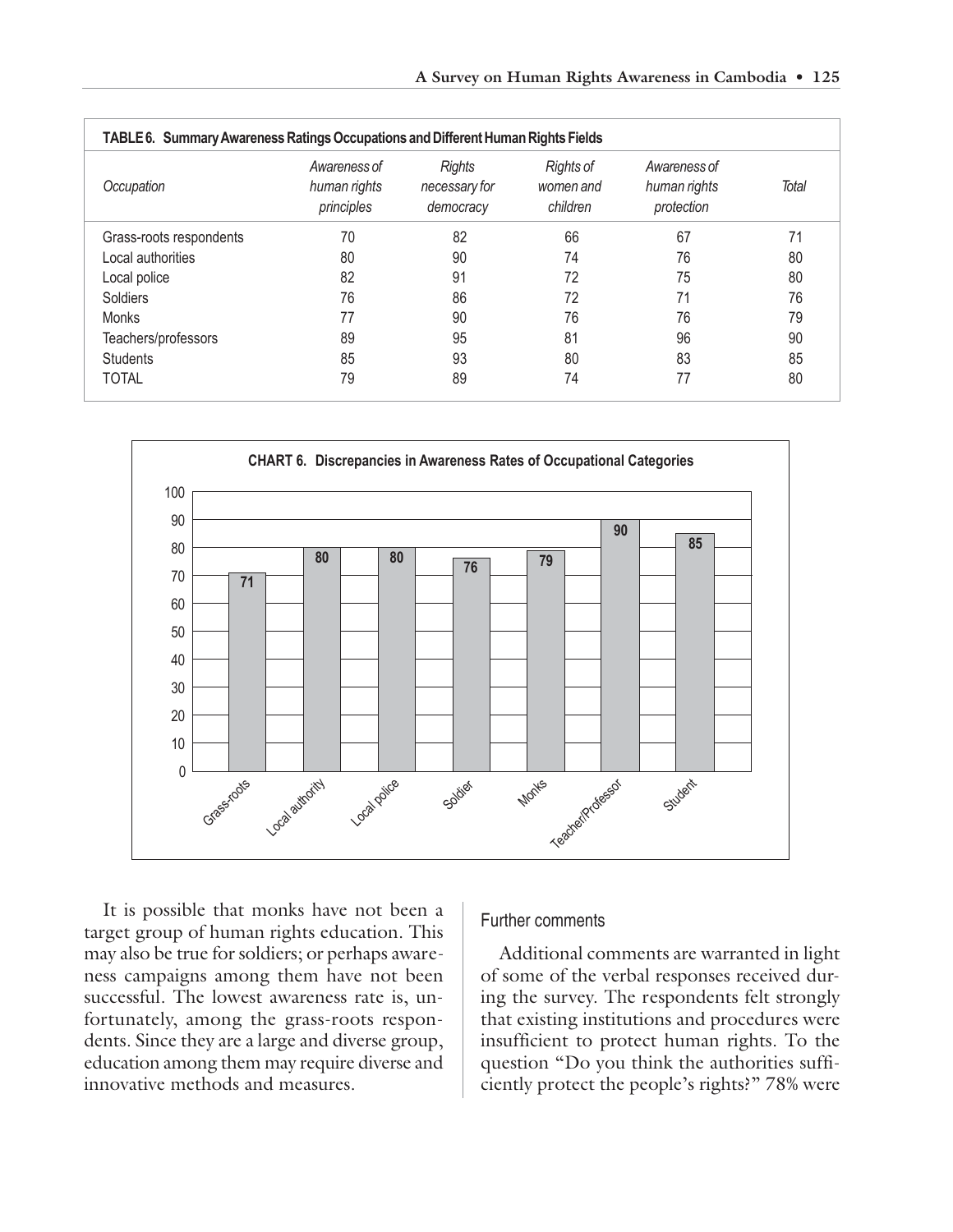quick to answer no. They clearly felt that violations were on the rise and that the government should do more to protect the people's rights. They saw the need for greater security and social order.

While they insisted that the government should cooperate with human rights NGOs, they also emphasized that NGOs should expand their activities and make their services available to the greater public. Those interviewed thought that NGOs should do more not only in human rights education but also in human rights protection.

## Recommendations

- 1. Since a critical mass of people appears to have advanced beyond a basic threshold of human rights awareness, advanced human rights education programs should be offered while present programs are continued, updated, and revised for grassroots communities. For this purpose, an in-depth review and evaluation of the existing curriculums, teaching material, and teaching methods are recommended.
- 2. Human rights education programs should focus attention on some areas of weakness:
	- a. economic and social rights, with special emphasis on the right to education; the right to food, housing, and health services; trade union rights, etc.;
	- b. the rights of women and children, with emphasis on the rights of the girl child, the right to education, equal rights for property, political participation of women, etc.;
	- c. the rights of minorities and vulnerable groups, with special emphasis on multiculturalism, religious freedom, equal opportunities, affirmative action, etc.;
	- d. democratic governance, with special emphasis on accountability, separation of powers, the role of civil society, in-

dependence of the judiciary, impartiality of the bureaucracy, etc.; and

- e. education on human rights protection, with special emphasis on available remedies under the Constitution, judicial system, and NGO networks, and on how to use them.
- 3. All human rights education programs should be conducted in a culturally appropriate manner, taking inspiration and lessons from historical and religious traditions of the country.
- 4. Educational programs should be specialized, focusing on particular target groups, clear objectives, and continuity. They can be designed for parliamentarians, the police, members of the judiciary, government officials, workers, the military, teachers, students, women, children, minorities, grass-roots communities, etc.
- 5. Human rights education programs should try to make people aware of the obstacles to realizing their natural and inherent rights and equip them with the knowledge and education they need to overcome them. Education should impart the knowledge necessary to reform the political and social structures that impinge on and obstruct the realization of human rights.
- 6. The survey should be considered as a baseline survey. The next one will evaluate the progress in two years and continue thereafter every two or three years. More focused surveys or evaluations should be conducted to continuously evaluate educational programs.

## Acknowledgements

The survey was a joint effort. It was conducted under my supervision as the international consultant. However, from the formulation of the questionnaire to the completion of its analysis, the active participation of ADHOC and many others was sought. ADHOC was in con